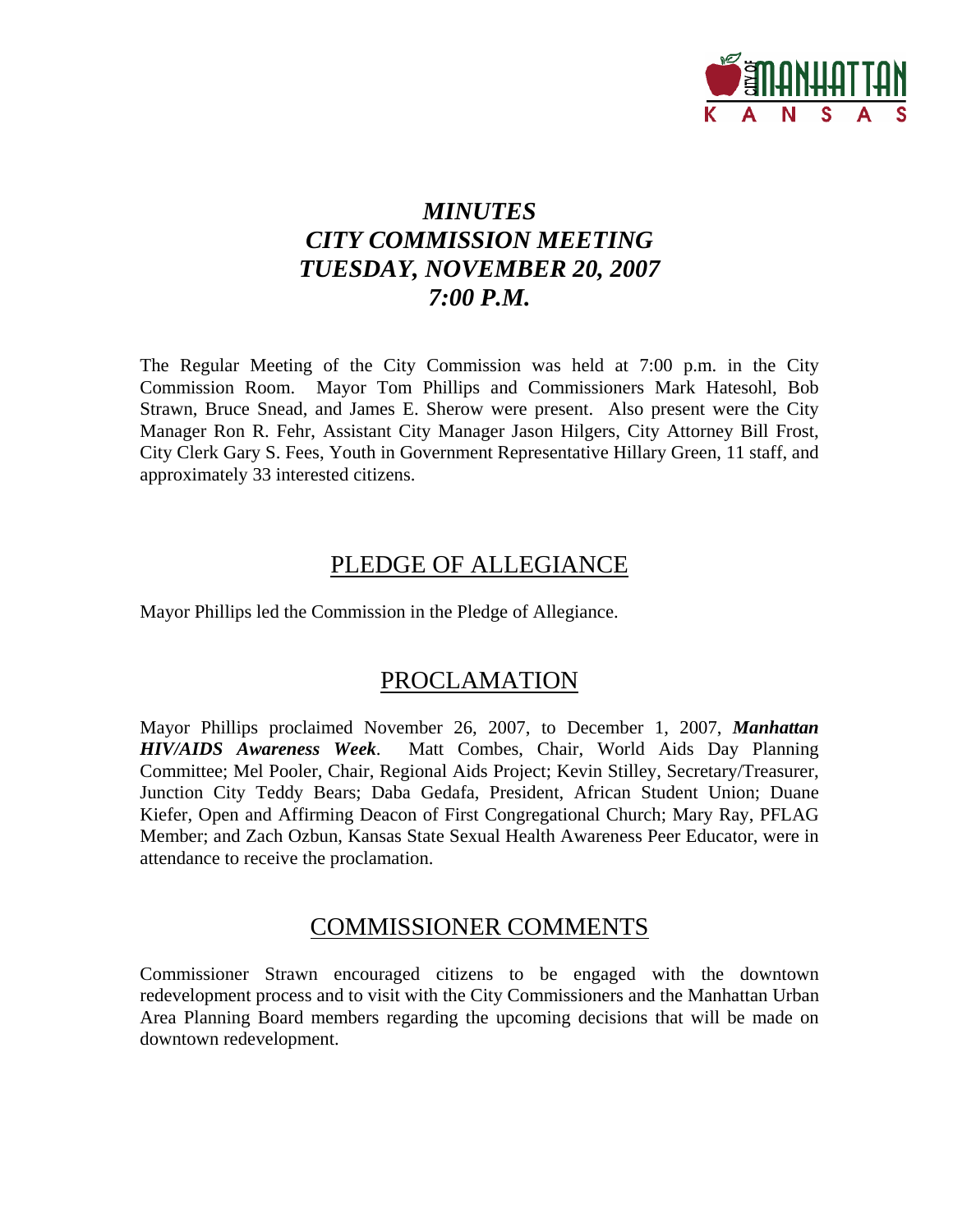# COMMISSIONER COMMENTS *(CONTINUED)*

Mayor Phillips welcomed Hillary Green, Youth in Government representative. He invited the community to attend the Mayor's Spirit of the Holiday Lighted Parade and Tree Lighting Ceremony on Friday, November 30. He also extended an invitation for citizens to enjoy the community Flint Hills Breadbasket Thanksgiving Day meal and fellowship this Thursday, November 22, 2007, at the Manhattan East campus.

# CONSENT AGENDA

(\* denotes those items discussed)

## **MINUTES**

The Commission approved the minutes of the Regular City Commission Meeting held Tuesday, November 6, 2007.

## **CLAIMS REGISTER NO. 2563**

The Commission approved Claims Register No. 2563 authorizing and approving the payment of claims from October 31, 2007, to November 13, 2007, in the amount of \$1,384,197.97.

## **LICENSE – TREE MAINTENANCE**

The Commission approved a Tree Maintenance license for calendar year 2007 for Tree Design, 255 Ridge Drive, and Growing Concerns, Inc., 2880 Zeandale Road.

## **FINAL PLAT – SOUTHWIND LOFTS ADDITION**

The Commission accepted the easements and rights-of-way, as shown on the Final Plat of Southwind Lofts Addition, a Residential Planned Unit Development, located at 230 Shuss Road, based on conformance with the Manhattan Urban Area Subdivision Regulations.

### **FIRST READING – REPEAL – MISCELLANEOUS AMUSEMENT LICENSES**

The Commission approved first reading of an ordinance repealing Sections 19-30 to 19-33, 19-35, 19-43, and 19-47 of the Code of Ordinances, related to the licensing of Amusement Devices, Billiard and Pool Halls, Bowling Alleys, Dance License, Jukeboxes, Skating Rinks, and Theatres.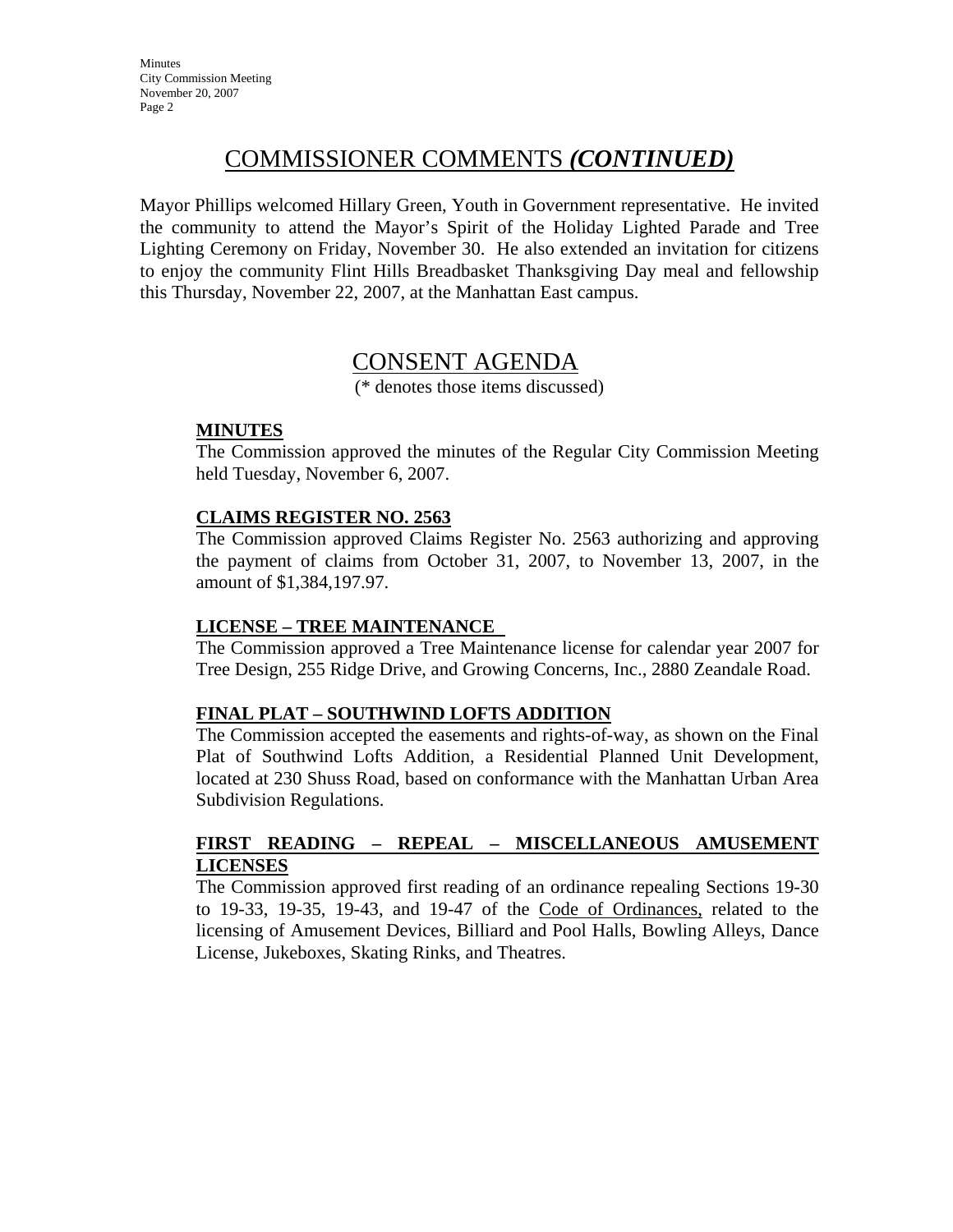# CONSENT AGENDA (*CONTINUED*)

# **ORDINANCE NO. 6673 – REZONE – BOYS AND GIRLS CLUB**

The Commission approved Ordinance No. 6673 rezoning Lots 569-570, Ward 1, located generally on the northwest corner of South  $5<sup>th</sup>$  Street and Pierre Street, from R-M, Four-Family Residential District with TNO, Traditional Neighborhood Overlay District, to C-4, Central Business District, based on the findings in the Staff Report. *(See Attachment No. 1)*

# **ORDINANCE NO. 6674 – VACATE ROAD RIGHT-OF-WAY – GILLESPIE DRIVE**

The Commission approved Ordinance No. 6674 vacating all of Gillespie Drive road right-of-way in Lot 1, Wesley Addition and establishing an eight foot (8') utility easement along the south eight feet (8') of said right-of-way on Lot 1, Wesley Addition, City of Manhattan, Riley County, Kansas.

# **\* FIRST READING – REPEAL – WAL-MART TRANSPORTATION DEVELOPMENT DISTRICT**

Ron Fehr, City Manager, provided additional information on the item.

The Commission approved first reading of an ordinance repealing a half-cent sales tax for the Wal-Mart Transportation Development District.

# **RESOLUTION NO. 112007-B – HAWTHORNE WOODS ADDITION – STREET IMPROVEMENTS (ST0715)**

The Commission found the petition sufficient and approved Resolution No. 112007-B finding the project advisable and authorizing construction for Hawthorne Woods Addition Street Improvements (ST0715).

# **RESOLUTION NO. 112007-C – HAWTHORNE WOODS ADDITION – HUDSON TRAIL IMPROVEMENTS (ST0715)**

The Commission found the petition sufficient and approved Resolution No. 112007-C finding the project advisable and authorizing construction for Hawthorne Woods Addition Hudson Trail Improvements (ST0715).

# **RESOLUTION NO. 112007-D – HAWTHORNE WOODS ADDITION – SANITARY SEWER IMPROVEMENTS (SS0711)**

The Commission found the petition sufficient and approved Resolution No. 112007-D finding the project advisable and authorizing construction for Hawthorne Woods Addition Sanitary Sewer Improvements (SS0711).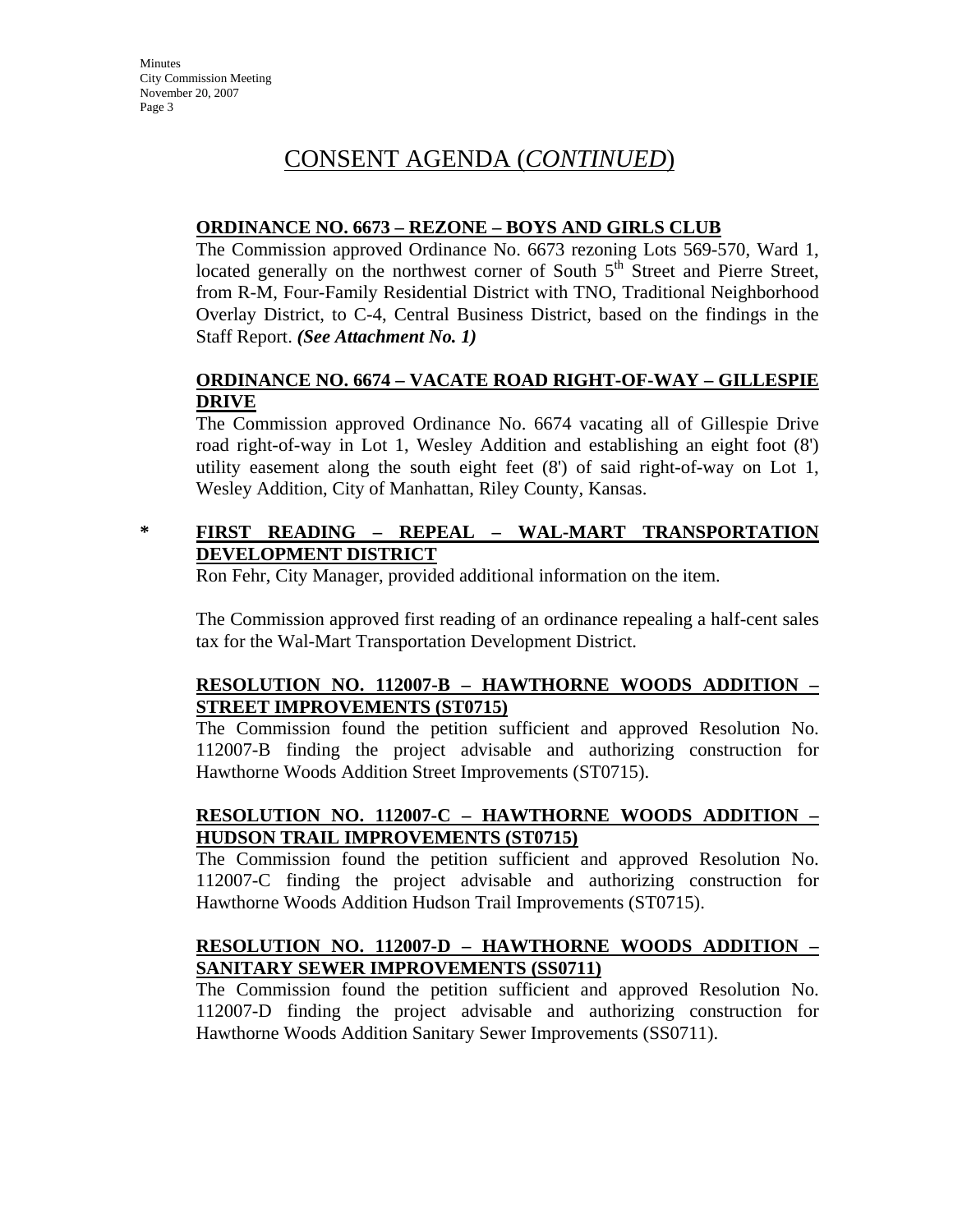# CONSENT AGENDA (*CONTINUED*)

# **RESOLUTION NO. 112007-E – HAWTHORNE WOODS ADDITION – WATER IMPROVEMENTS (WA0709)**

The Commission found the petition sufficient and approved Resolution No. 112007-E finding the project advisable and authorizing construction for Hawthorne Woods Addition Water Improvements (WA0709).

## **AGREEMENT – ENGINEERING SERVICES – HAWTHORNE WOODS ADDITION IMPROVEMENTS (ST0715, SS0711, WA0709)**

The Commission authorized the Mayor and City Clerk to execute an agreement with BG Consultants, of Manhattan, Kansas, to perform engineering services for these improvements.

# **\* PURCHASE AGREEMENT – LIVE FIRE TRAINING STRUCTURE**

Jerry Snyder, Director of Fire Services, responded to questions from the Commission regarding the training facility.

The Commission accepted the quotes and awarded a Purchase Agreement Live Fire Training Structure to the low bidder, Southwest Mobile, Inc., of Phoenix, Arizona, in the amount of \$179,380.00.

## **RESOLUTION NO. 112007-A – LIVE FIRE TRAINING STRUCTURE**

The Commission approved Resolution No. 112007-A authorizing financing in an amount not to exceed \$260,000.00 in general obligation bonds for a Live Fire Training Structure.

## **AGREEMENT – ENGINEERING SERVICES – WASTEWATER TREATMENT PLANT UPGRADE AND EXPANSION PROJECT**

The Commission authorized the Mayor and City Clerk to execute an agreement with Carollo Engineers, of Overland Park, Kansas, for engineering services for the Wastewater Treatment Plant Upgrade and Expansion Project.

## **\* PURCHASE – GPS REFERENCE STATION**

The Commission authorized City Administration to purchase the GPS Reference Station from Laser Specialist, Inc., of Olathe, Kansas, in the amount of \$42,826.96.

## **\* AGREEMENT – SALE OF REAL ESTATE – 402 BLUEMONT AVENUE**

Debbie Nuss, 1419 Humboldt Street, spoke on behalf of the Manhattan/Riley County Preservation Alliance regarding the acquisition of property at 402 Bluemont Avenue. She urged the City to follow appropriate guidelines, preserve the other historic properties near the intersection, and asked the Commission to utilize the Historic Resources Board.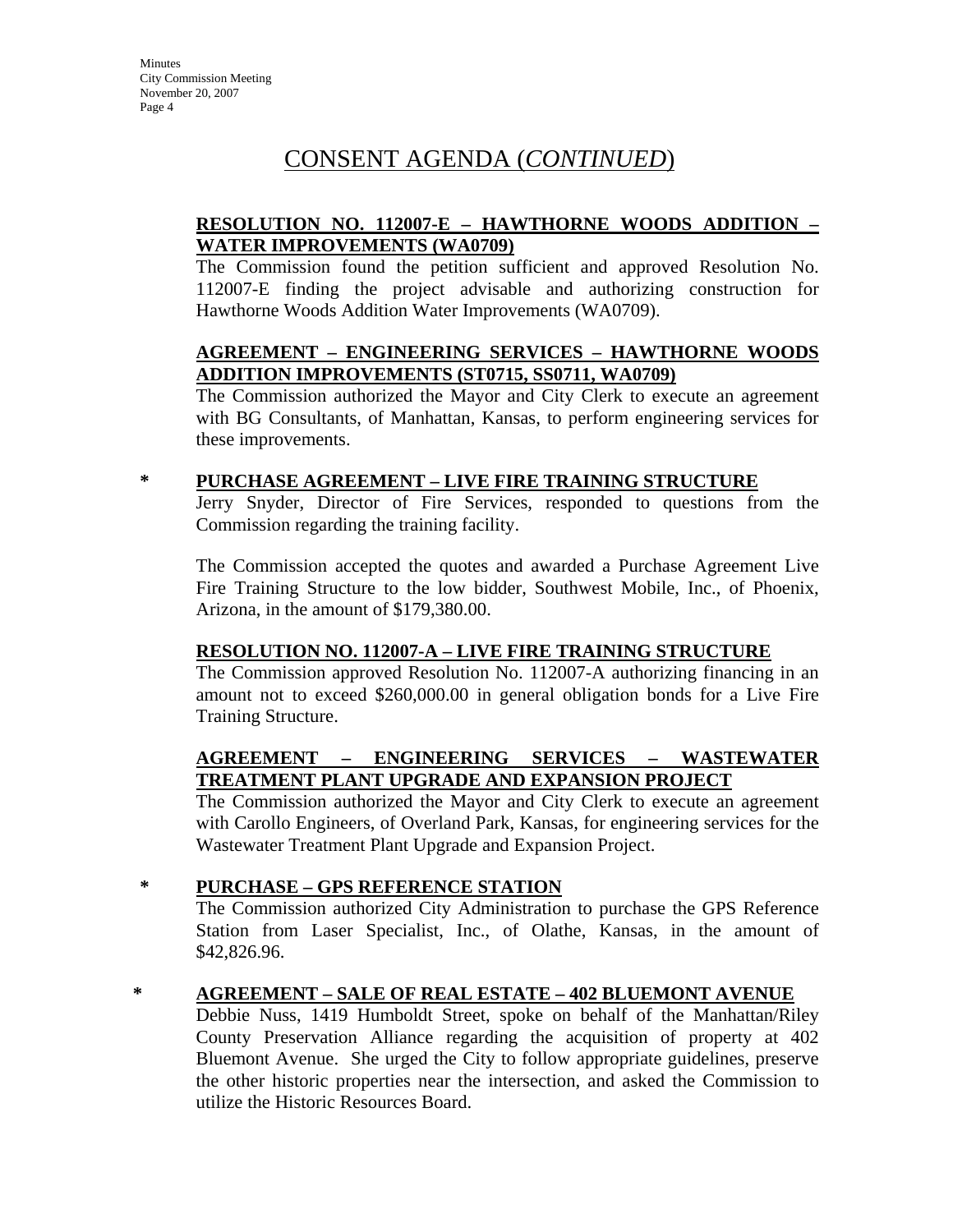# CONSENT AGENDA (*CONTINUED*)

### **\* AGREEMENT – SALE OF REAL ESTATE – 402 BLUEMONT AVENUE** *(CONTINUED)*

Kathy Dzewaltowski, 1715 Laramie Street, voiced concern for the demolition and process of three historic homes near the intersection project of Fourth Street and Bluemont Street.

Ron Fehr, City Manager, responded to questions regarding the process that was used for the acquisition of property at 402 Bluemont Avenue and discussed the option of possibly moving the houses.

The Commission approved the agreement for sale of real estate for the acquisition of property at 402 Bluemont Avenue and authorized the Mayor and City Clerk to sign the agreement on behalf of the City.

Dee R. Ross, 2304 Brockman Street, voiced concern for the changes and extension for Dial to perform on the north project area of the downtown redevelopment. He stated the roundabout proposed will destroy historic homes and asked why a GPS reference station is needed in Manhattan.

Ron Fehr, City Manager, and Dale Houdeshell, Director of Public Works, provided additional information on the GPS reference station and on the City intersection project at Fourth Street and Bluemont Street.

After discussion, Commissioner Hatesohl moved to approve the consent agenda, as read. Commissioner Snead seconded the motion. On a roll call vote, motion carried 5-0.

# GENERAL AGENDA

### **FIRST READING – REZONE - SILO TOWNHOMES RESIDENTIAL PLANNED UNIT DEVELOPMENT**

Eric Cattell, Assistant Director for Planning, presented the item and answered questions from the Commission.

Tracy Anderson, Co-Applicant, answered questions from the Commissioners.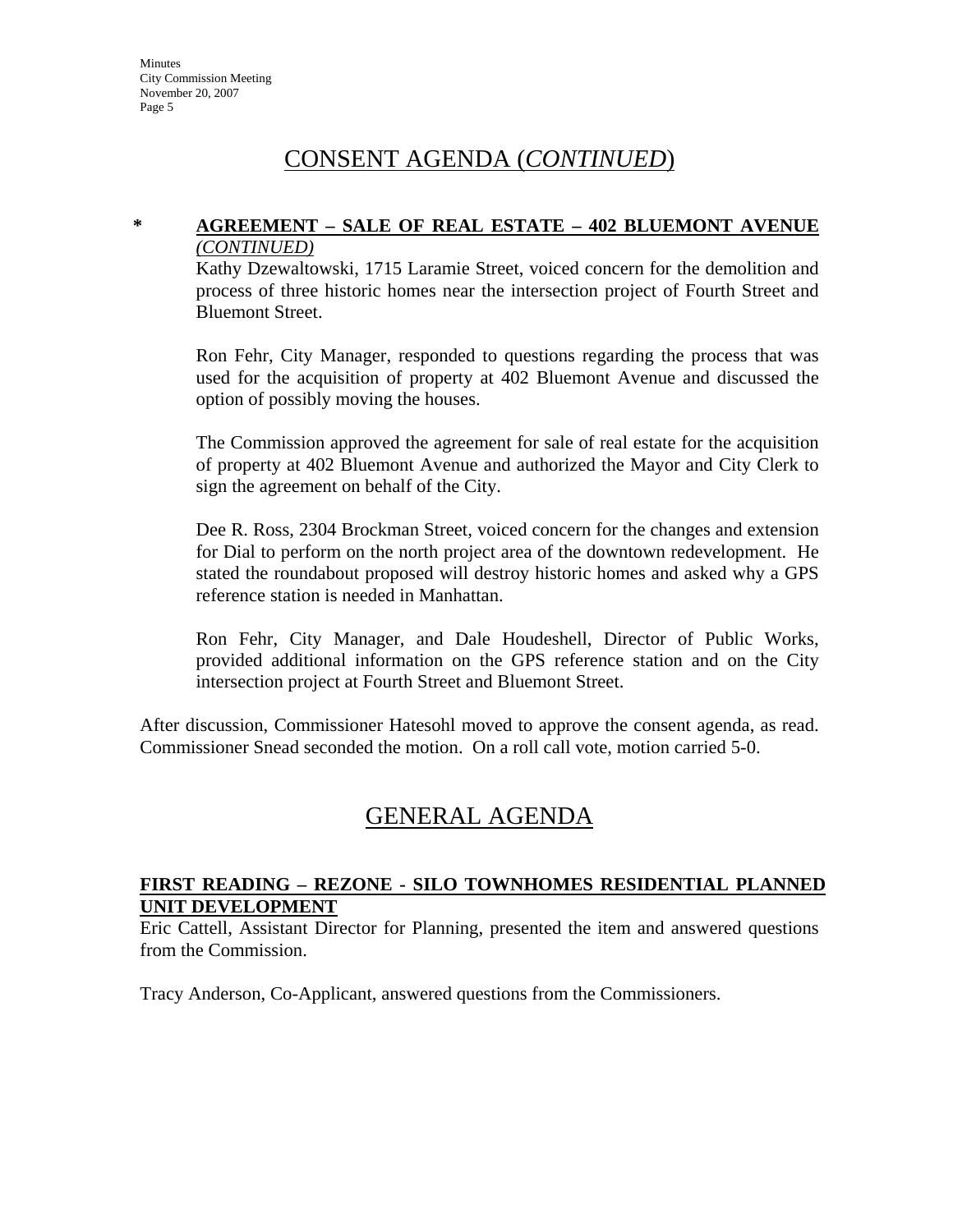# GENERAL AGENDA (*CONTINUED*)

## **FIRST READING – REZONE - SILO TOWNHOMES RESIDENTIAL PLANNED UNIT DEVELOPMENT** *(CONTINUED)*

After discussion, Commissioner Sherow moved to approve first reading of an ordinance rezoning Silo Townhomes Residential Planned Unit Development, generally located at 2729 Casement Road, from R-1, Single-Family Residential District, to PUD, Residential Planned Unit Development District, based on the findings in the Staff Report, with the five conditions of approval recommended by the Planning Board. *(See Attachment No. 2)* Commissioner Snead seconded the motion. On a roll call vote, motion carried 5-0.

## **ECONOMIC DEVELOPMENT APPLICATION - MEADOWLARK HILLS RETIREMENT COMMUNITY**

Commissioner Strawn announced that he would not be participating on the item because his daughter-in-law is employed by Meadowlark Hills.

Brian Williams, Management Assistant, presented the item.

Jeff Chapman, Director of Marketing and Public Relations and Executive Director of the Meadowlark Hills Foundation, thanked the Commission for the positive feedback received during the first discussion of this project and informed the Commission that an escrow account would be established by the Trust Company of Manhattan.

After discussion, Commissioner Hatesohl moved to authorize City Administration to finalize and the Mayor and City Clerk to execute an Economic Development Incentives Agreement with Manhattan Retirement Foundation, Inc., d/b/a Meadowlark Hills, based upon the outline of incentives that includes a traditional loan, forgivable loan, and annual performance measures. Commissioner Snead seconded the motion. On a roll call vote, motion carried 4-0.

## **RESOLUTION NO. 112007-F - MEMORANDUM OF AGREEMENT WITH LOCAL 2275 OF THE INTERNATIONAL ASSOCIATION OF FIREFIGHTERS; FIRST READING - 2008 SALARY ORDINANCE**

Cathy Harmes, Director of Human Resources, presented the item and answered questions from the Commission.

Tim Davenport, Vice President, Local 2275 of the International Associations of Firefighters, informed the Commission that this has been a long process and the completion of the memorandum of agreement has been successful.

Ron Fehr, City Manager, stated that he appreciated the Local Firefighters Union and thanked the team for exhibiting good leadership.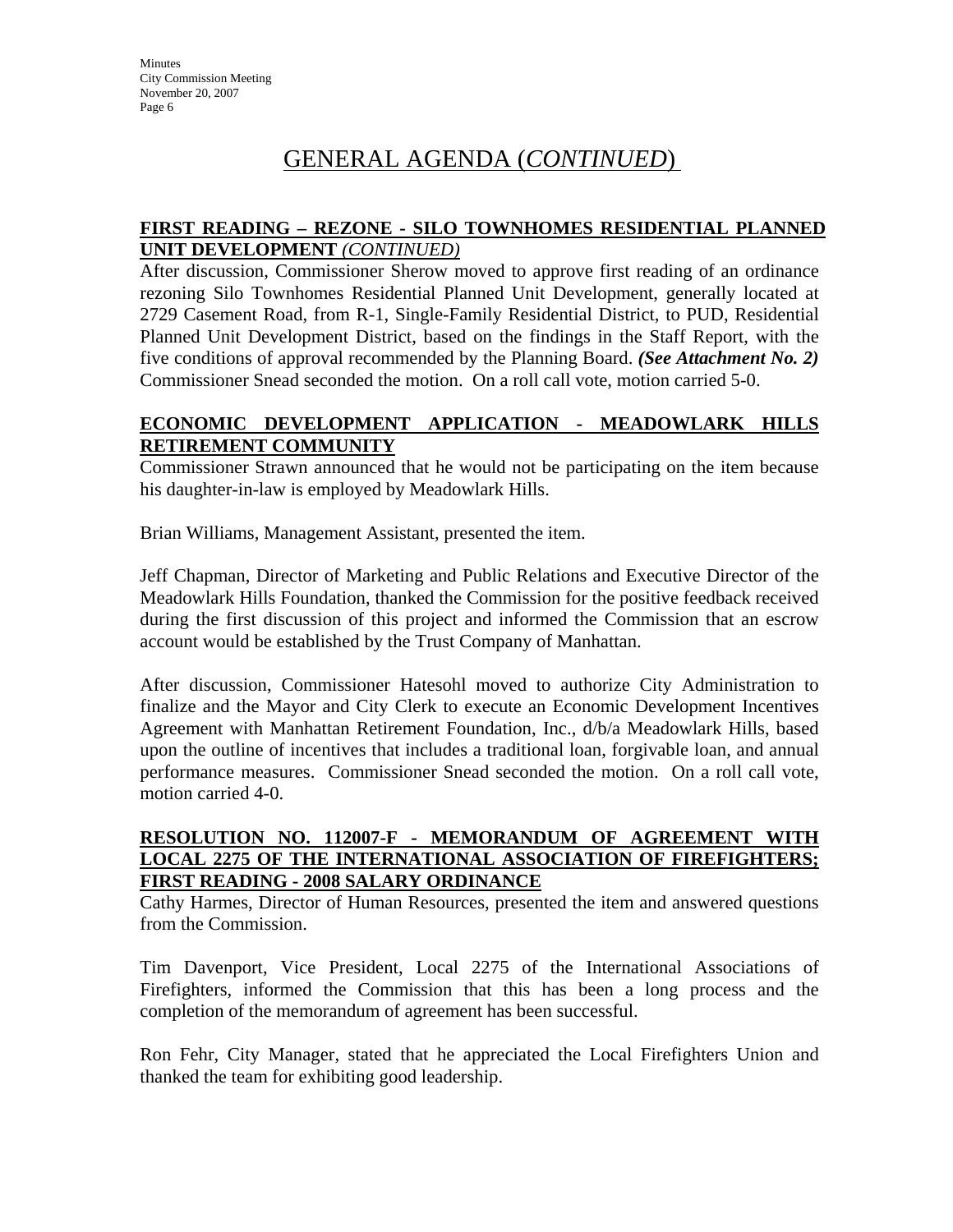# **GENERAL AGENDA** *(CONTWEED)* - -- - - - - --

#### **RESOLUTION NO. 112007-F - MEMORANDUM OF AGREEMENT WITH LOCAL 2275 OF THE INTERNATIONAL ASSOCIATION OF FIREFIGHTERS; FIRST READING - 2008 SALARY ORDINANCE** *(CONTINUED)*

After discussion, Commissioner Snead moved to approve Resolution No. **112007-F**  adopting changes within the Memorandum of Agreement **witb** Local 2275 of the International Association of Fiefighters, and **first** reading of the **2008** Salary Ordinance to establish a **new** range of salaries for City employees. Commissioner Sherow seconded the motion. On a roll call vote, motion carried **5-0.** 

#### **ADJOURNMENT**

At 8:15 p.m. the Commission adjourned.

ees, CMC, City Clerk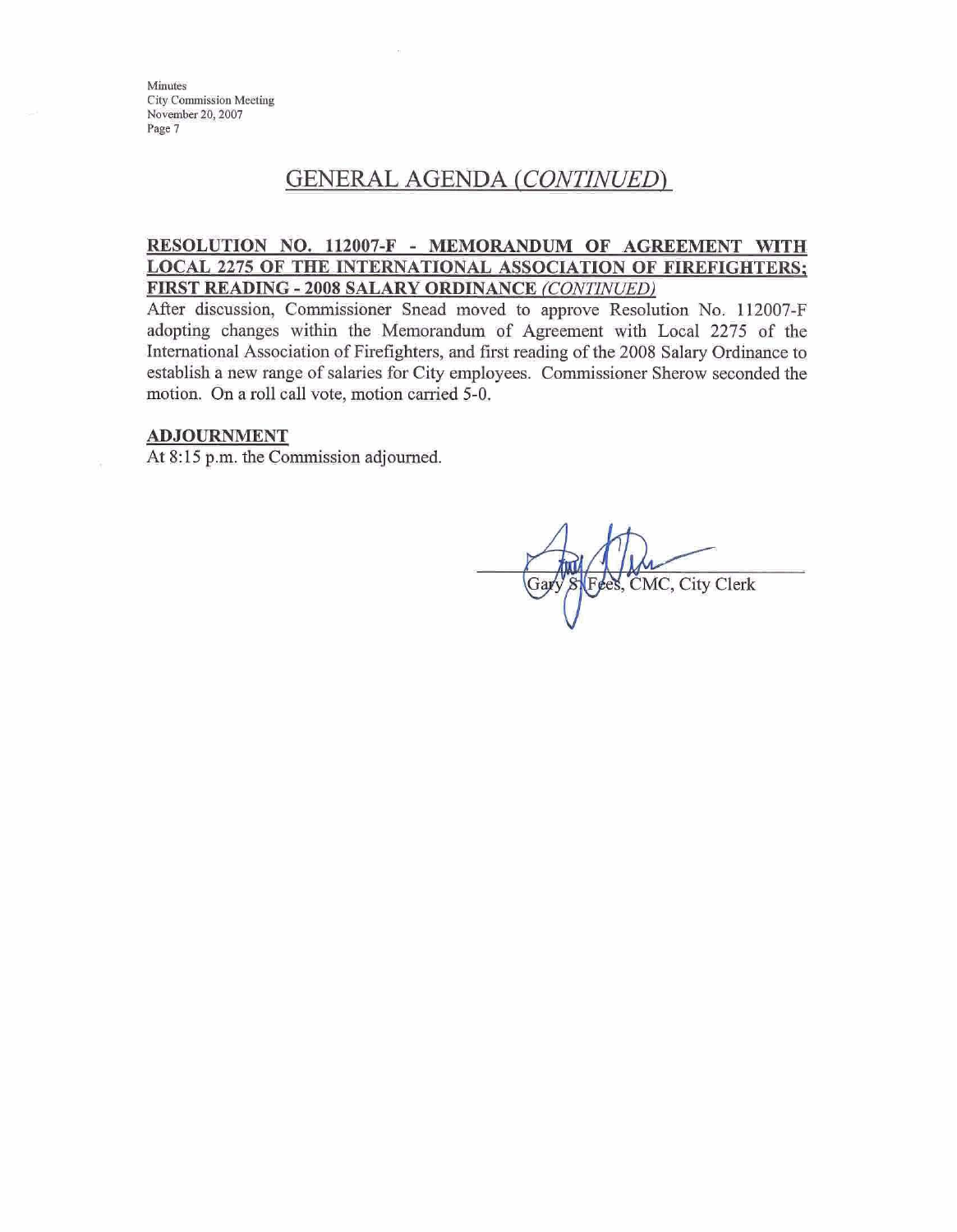#### **STAFF REPORT**

# **ON AN APPLICATION TO REZONE PROPERTY TO RELOCATE THE BOYS AND GIRLS CLUB OF MANHATTAN**

**FROM:** R-M, Four-Family Residential District with TNO, Traditional Neighborhood Overlay District.

**TO:** C-4, Central Business District.

**APPLICANT:** Boys & Girls Club of Manhattan Inc.

**ADDRESS:** 305 S. 4<sup>th</sup> Street.

**OWNERS:** City of Manhattan.

**ADDRESS:** 1101 Poyntz Avenue.

**LOCATION:** NW corner of South 5<sup>th</sup> Street and Pierre Street. Lots 569 and 570, Ward 1.

**AREA:** 15,000 square feet.

**DATE OF PUBLIC NOTICE PUBLICATION:** Monday, September 24, 2007.

## **DATE OF PUBLIC HEARING: PLANNING BOARD:** Monday, October 15, 2007. **CITY COMMISSION:** Tuesday, November 6, 2007.

**EXISTING USE:** Municipal parking lot constructed of asphalt and containing 41 offstreet parking spaces. The City Commission purchased the two lots in early 1969 to provide public off-street parking in the area of South  $5<sup>th</sup>$  Street and Pierre Street. The parking lot was constructed some time after early 1969.

**PHYSICAL AND ENVIRONMENTAL CHARACTERISTICS:** The site is a corner lot, 100 feet in width, east to west, along Pierre Street, and 150 feet in length, north to south, along South  $5<sup>th</sup>$  Street. Access is from two (2) curb cuts off Pierre Street and the public alley along the north property line. There is no green space within the parking lot; however, the adjoining rights-of-ways have grass islands with two (2) large mature trees along South  $5<sup>th</sup>$  Street and one (1) large mature tree on Pierre Street. Concrete sidewalks abut both street frontages. The lot is relatively flat and drains to the streets and the alley. The site is located in a 500 Year Flood Plain, which is not regulated for flood plain requirements.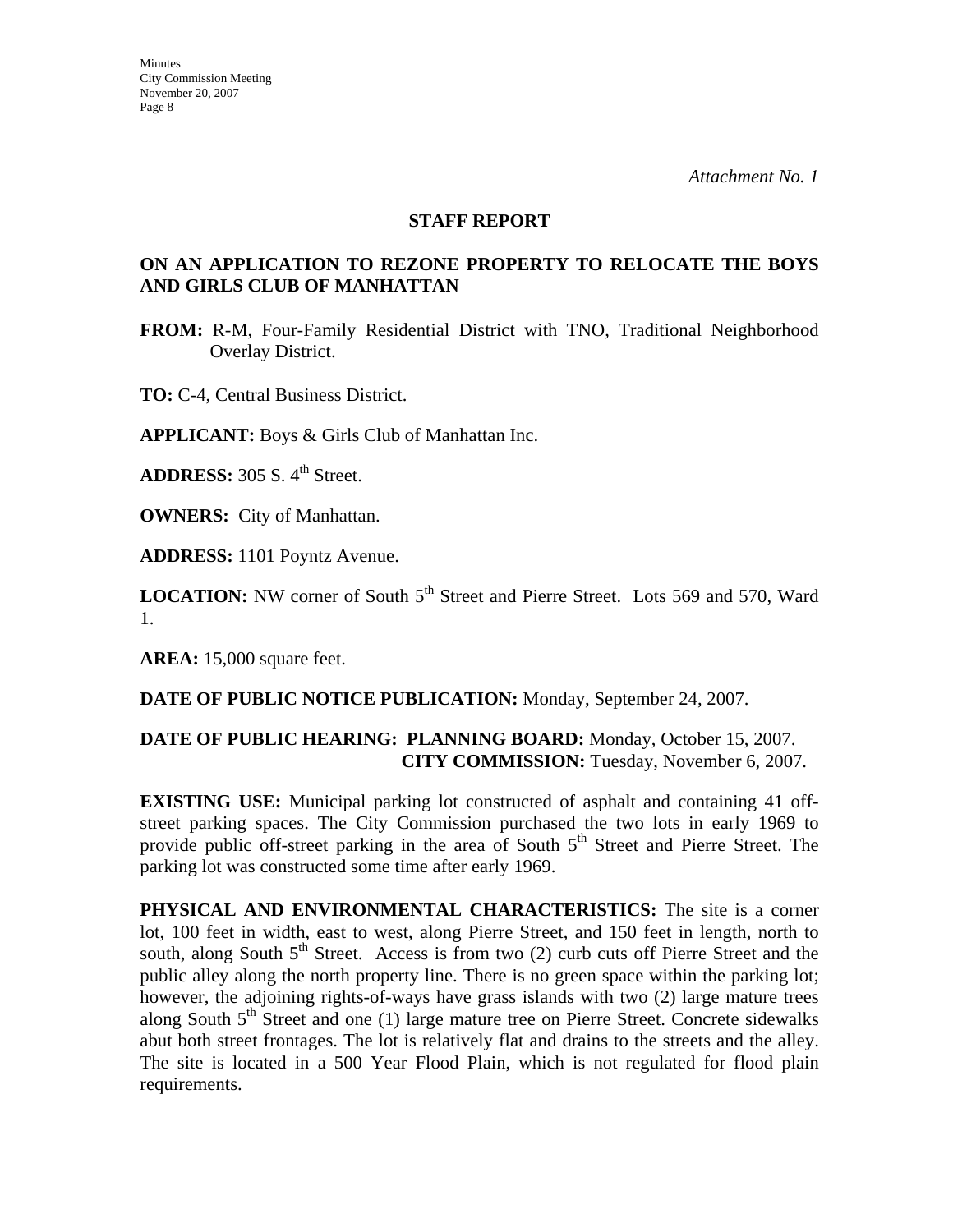### **SURROUNDING LAND USE AND ZONING:**

**(1) NORTH:** Public alley, single-and two family and multiple-family dwellings, Houston Street, public parking lot, office building, bank and Poyntz Avenue; R-M/TNO District and C-4 District.

**(2) SOUTH:** Pierre Street, multiple-family dwelling, two-family and single family dwellings, nonprofit social service agency (Big Brothers/Big Sisters), Colorado Street, service commercial and mixed use; R-M/TNO District, C-5, Highway Service Commercial and PUD.

**(3) EAST:** South 5<sup>th</sup> Street, municipal parking lot, commercial, fraternal and professional office uses, multiple family dwelling; C-4 District and PUD.

**(4) WEST:** Multiple-family, single-family and two-family dwellings; R-M/TNO District.

**GENERAL NEIGHBORHOOD CHARACTER:** The site is a corner lot at the intersection of Pierre Street and S.  $5<sup>th</sup>$  Street, which serves as a boundary and separates commercial uses from the medium density neighborhood. Commercial and mixed uses, however, extend west of South  $5<sup>th</sup>$  Street further to the north and south of the site. The immediate character of the neighborhood around the site is a combination of single-family to multiple family dwellings, off-street parking, public facilities, churches and commercial uses.

**SUITABILITY OF SITE FOR USES UNDER CURRENT ZONING:** The site is a municipally owned off-street parking lot and a permitted use in the district, subject to the provisions for municipally owned and operated public facilities of the Manhattan Zoning Regulations (Article III, General Provisions, Section 3-412, State of Municipally Owned and Operated Public Utilities and Facilities). The site is also suitable for uses in the R-M/TNO District.

Additionally, the site is under contract to be sold to the Boys and Girls Club, which must relocate from its current location in the C-4 District due to the South Redevelopment Project.

**COMPATIBILITY OF PROPOSED DISTRICT WITH NEARBY PROPERTIES AND EXTENT TO WHICH IT MAY HAVE DETRIMENTAL AFFECTS:** An increase in light, noise, and traffic can be expected, but should not be inconsistent with the same characteristics associated with the neighborhood, in which there is a mixture of single-family through multiple-family, commercial, public parks, churches and public facilities. The proposed use is youth related activity and should not adversely affect the use of nearby properties.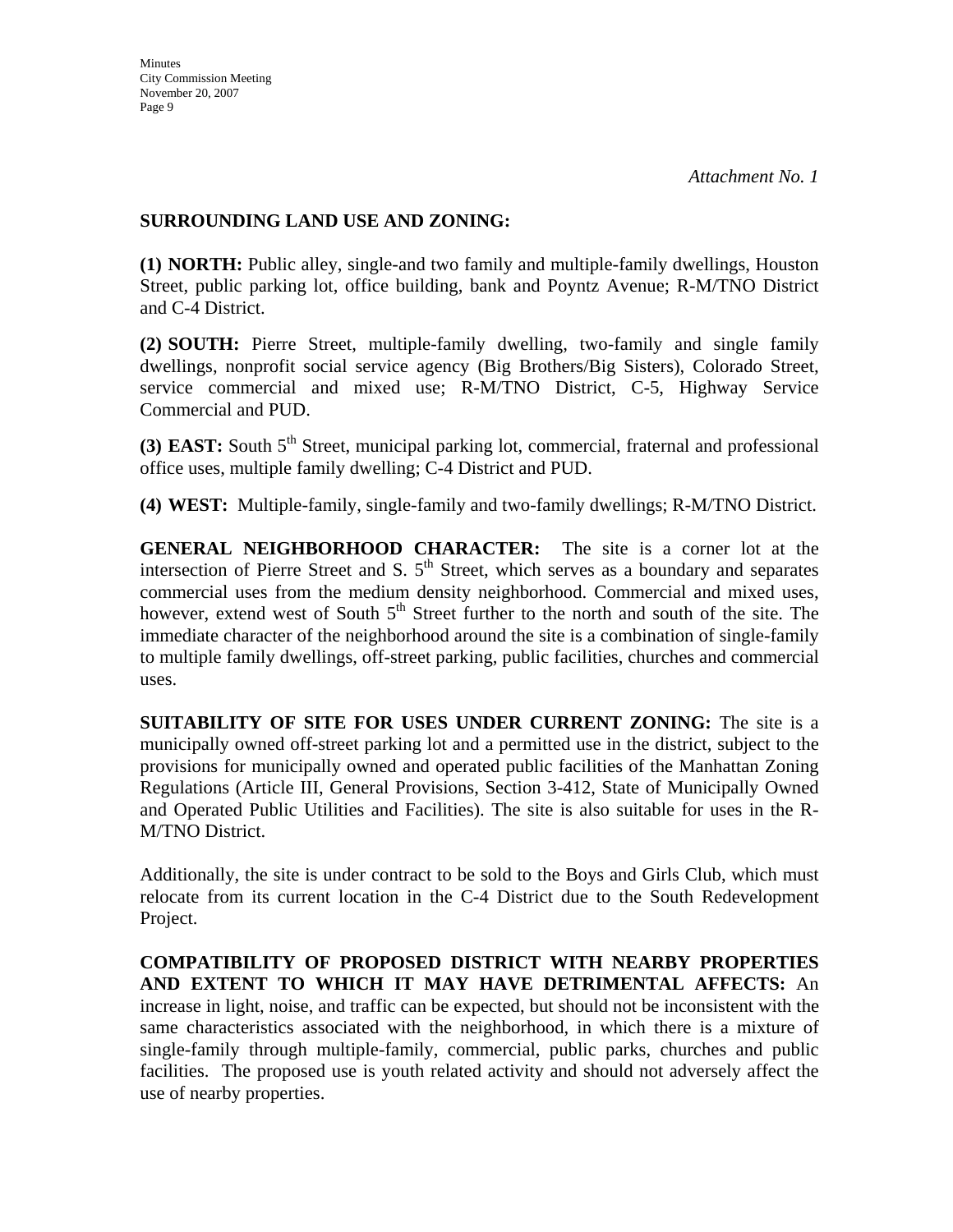*Attachment No. 1* 

Pierre Street and South  $5<sup>th</sup>$  Street traffic volumes are a mixture of residential and commercial trips. Access to the site is from an alley off South  $5<sup>th</sup>$  Street and from curb cuts off Pierre Street. Vehicular traffic is expected to increase with the use, but not unlike traffic volumes along both streets due to the site's location adjacent to the C-4 District.

The C-4 District allows a much broader range of commercial retail and service commercial uses that may have an adverse affect on the residential character of the neighborhood to the north, south and west of the site. *(Note: the applicant proposes to place a restrictive covenant on the property, which will restrict the uses of the property to: Boys & Girls Club of Manhattan; Churches, chapels temples and synagogues; and, Group Day Care Center, which would require a Conditional Use Permit prior to that use being established. The covenant will be enforceable by the City.)* Limiting the uses as proposed, through the self-imposed covenant, is not inconsistent with typical school and church, or similar youth activities in neighborhoods. Impacts on adjacent streets and intersections should, as described above, should be minimal. Off-street parking is available to the east in a municipal parking lot. In addition, the covenant provides minimum 8 foot north and west side yard setbacks from the adjoining residential district, a setback requirement of the C-4 District, as well as a 15 foot front yard setback along Pierre Street, which is generally consistent with several dwellings fronting on Pierre Street and TNO District recommendations. Additionally, a 6 foot fence will need to be provided along the west boundary line, as required by the C-4 District.

The site is within 500 feet of four (4) historic properties, which could potentially be impacted by the project. The Historic Resources Board reviewed the project on September 4, 2007 and found that it, "Meets the Standards and Guidelines for Evaluating the Effect of projects on Environs and will not encroach upon, damage or destroy any listed historic property or environs." (See a*ttached letter to State Historic Preservation Officer and other supporting documents*.)

**CONFORMANCE WITH COMPREHENSIVE PLAN:** The Comprehensive Plan (*attachment*) indicates the site should develop with RMH, Residential Medium to High Density uses, at a density range of from 11 to 19 dwelling units per net acre. The RMH category suggests a density range of 11 to 19 dwelling units per net acre. The proposed rezoning may be considered an infill project and appropriate for the location. The Plan indicates that the proposed site is to the west of the CBD, Central Business District. CBD land uses include a full range of retail and professional service activities. The CBD would be implemented by the C-4, Central Business District. The Plan also encourages infill development on underutilized sites.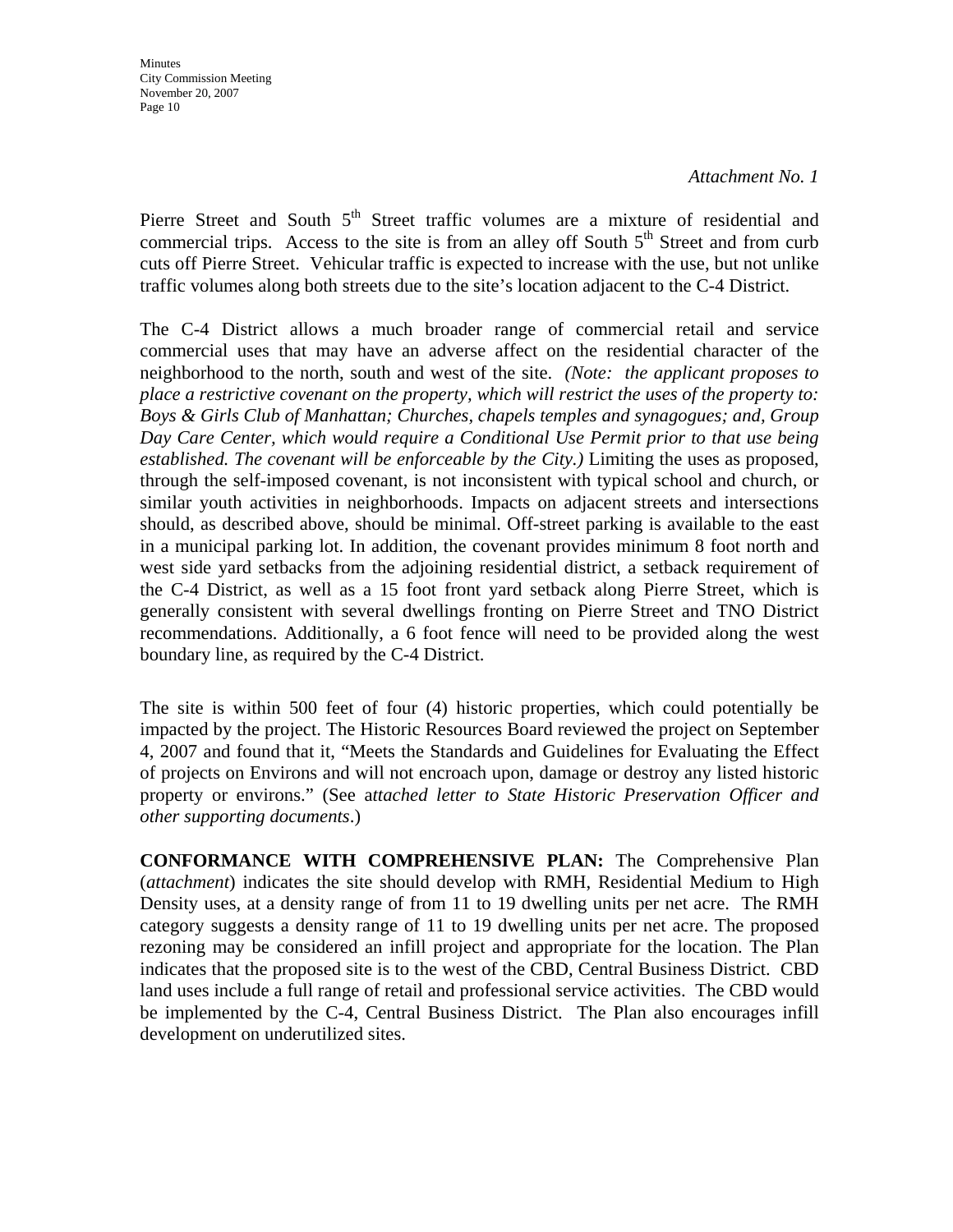Policy characteristics of the RMH category suggest that a mix of residential and nonresidential uses may coexist in the same area if compatible, in scale and harmony with the neighborhood where the uses will locate.

### *Chapter 4, Land Use and Growth Management, Policy RMH 1: Characteristics*

*The Residential Medium/High Density designation shall incorporate a mix of housing types in a neighborhood setting in combination with compatible non-residential land uses, such as retail, service commercial, and office uses, developed at a neighborhood scale that is in harmony with the area's residential characteristics and in conformance with the policies for Neighborhood Commercial Centers. Appropriate housing types may include a combination of small lot single-family, duplexes, townhomes, or fourplexes on individual*  lots. However, under a planned unit development concept, or when subject to design and *site plan standards (design review process), larger apartment or condominium buildings may be permissible as well, provided the density range is complied with.* 

The rezoning may be considered an Infill project for an underutilized public off-street parking lot. Applicable policies include:

## *Chapter 4, Land Use and Growth Management, Policy GM 9: Infill and Redevelopment*

*Infill and redevelopment within established areas of the City is generally encouraged where deteriorated or obsolete structures have become detrimental to an area, where new uses can be accommodated on vacant properties, and in areas that have been specifically identified for redevelopment. Projects may range in size from a single residential lot to the redevelopment of multiple contiguous blocks within a neighborhood or commercial area. Regardless of its scale, infill and redevelopment shall be designed in a manner that is sensitive to and reflects the character of the surrounding area. Important design considerations include building scale, mass, roof form, height, and orientation, parking location, lot coverage, architectural character, and landscape elements. These design considerations are particularly important when infill or redevelopment occurs within or adjacent to an established residential neighborhood, or when a change in use or intensity would otherwise negatively impact the established character of the surrounding area. For additional policies related to infill and redevelopment, refer to the Land Use Policies below and to Chapter 9, Housing and Neighborhoods.*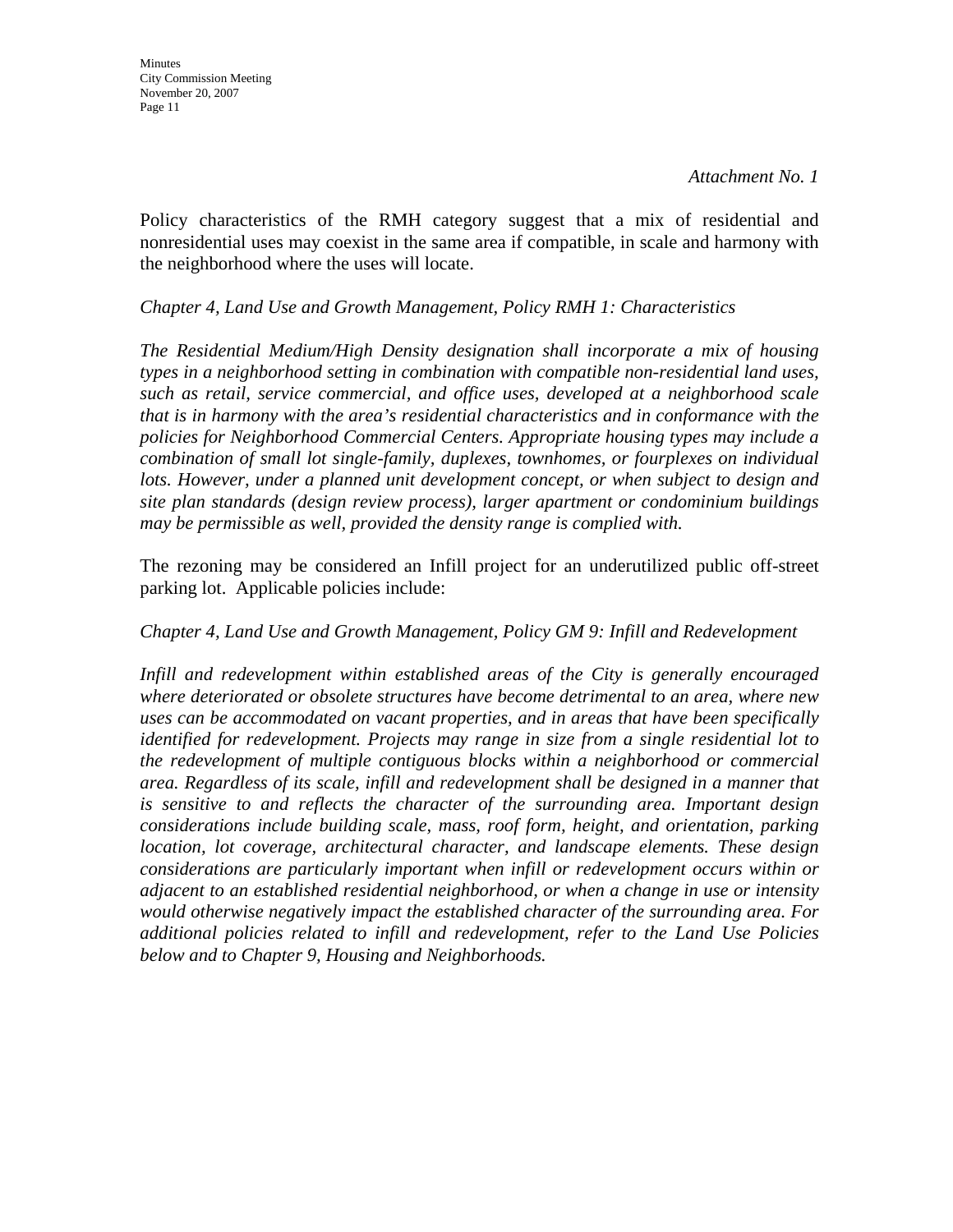# *Chapter 9, Housing and Neighborhoods, Policy HN 5: Promote Infill and Redevelopment*

*The City and County should encourage infill development and redevelopment on vacant or underutilized parcels where infrastructure and services are readily available and where it would foster the stabilization or revitalization of an existing area. Infill and redevelopment should be sensitive to the established character of the surrounding neighborhood. Infill means the development of new housing or other buildings on scattered vacant sites in a built-up area. Redevelopment means the replacement or reconstruction of buildings that are in substandard physical condition, or that do not make effective use of the land on which they are located. If properly designed, infill and redevelopment can serve an important role in achieving quality mixed use neighborhoods.* 

As an infill project, the proposed rezoning generally conforms to the Comprehensive Plan.

**ZONING HISTORY AND LENGTH OF TIME VACANT AS ZONED:** The site is part of the original town plat.

- 1926-1965 B, Second Dwelling House District
- 1965-1969 B, Multiple Family Dwelling District
- 1969-1987 R-3, Multiple-Family Residential District
- 1987-2003 R-M, Four-Family Residential District

December 16, 2003- Present R-M, Four Family Residential District with TNO District

The City acquired the two lots in 1969 for off-street parking. The parking lot was built around that same time period.

**CONSISTENCY WITH INTENT AND PURPOSE OF THE ZONING ORDINANCE:** The intent and purpose of the Zoning Regulations is to protect the public health, safety, and general welfare; regulate the use of land and buildings within zoning districts to assure compatibility; and to protect property values. The C-4 District is the primary commercial center of the community and is designed to provide for a broad range of retail shopping facilities, services, and cultural activities (*C-4 District regulations attached*). The proposed covenant will, however, limit the uses allowed on the site to be more consistent with similar activities in a residential neighborhood..

# **RELATIVE GAIN TO THE PUBLIC HEALTH, SAFETY AND WELFARE THAT DENIAL OF THE REQUEST WOULD ACCOMPLISH, COMPARED WITH THE HARDSHIP IMPOSED UPON THE APPLICANT:** There appears to be no gain to the public health, safety and welfare that denial would accomplish, compared to the hardship to the applicant that has to move from its current location in the South Redevelopment Area.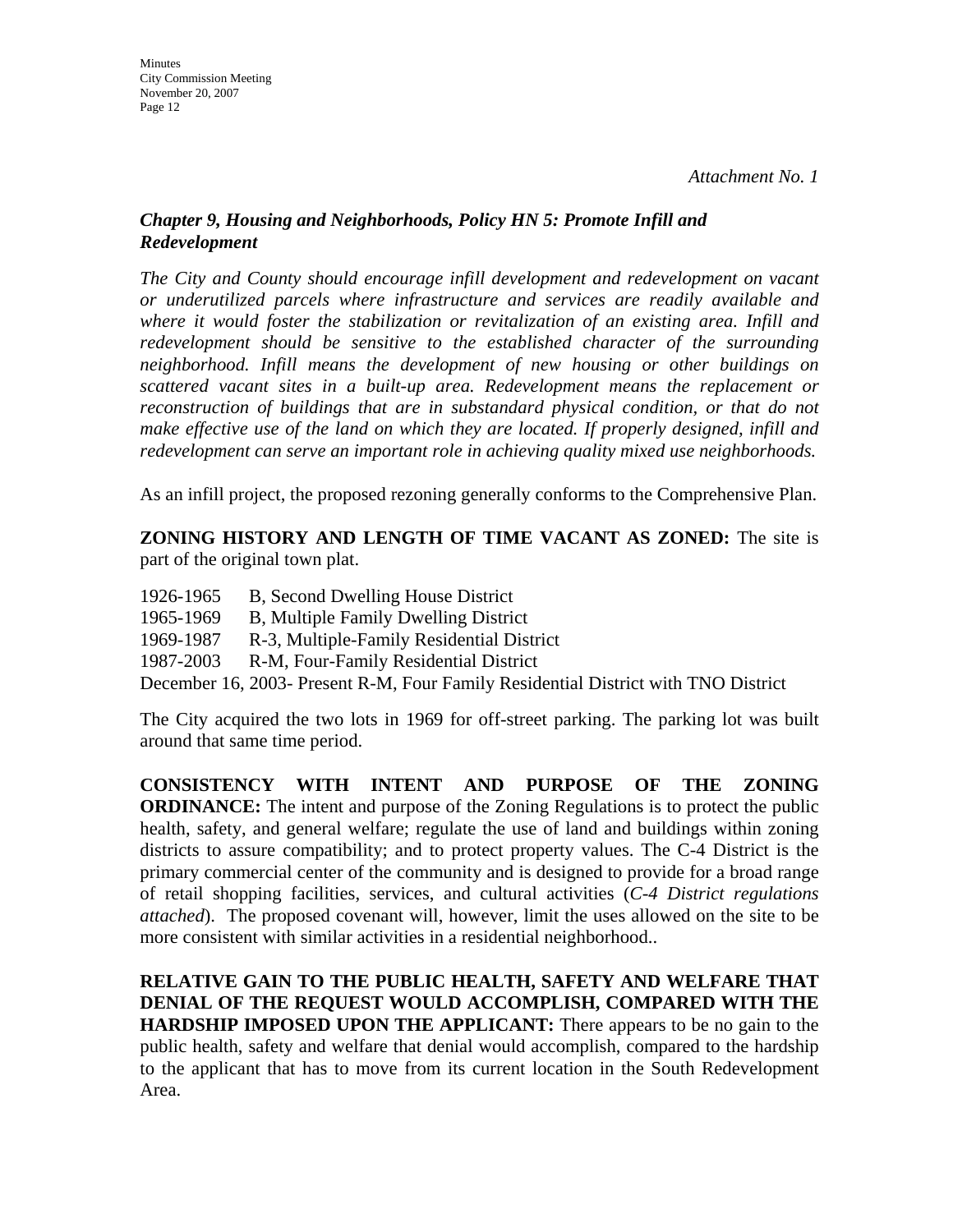**ADEQUACY OF PUBLIC FACILITIES AND SERVICES:** Adequate public streets, sanitary sewer and water are available to serve the site. There are sidewalks along Pierre Street and South  $5<sup>th</sup>$  Street. A public alley is available for access for off-street parking to serve the site.

# **OTHER APPLICABLE FACTORS:** None.

**STAFF COMMENTS:** City Administration recommends approval of the proposed rezoning of Lots 569 and 570, Ward 1 from R-M, Four-Family Residential District with TNO, Traditional Neighborhood Overlay District, to C-4 Central Business District.

# **ALTERNATIVES:**

- 1. Recommend approval of the proposed rezoning of Lots 569 and 570, Ward 1 from R-M, Four-Family Residential District with TNO, Traditional Neighborhood Overlay District, to C-4 Central Business District, stating the basis for such recommendation.
- 2. Recommend denial of the proposed rezoning, stating the specific reasons for denial.
- 3. Table the proposed rezoning to a specific date, for specifically stated reasons.

# **POSSIBLE MOTION:**

The Manhattan Urban Area Planning Board recommends approval of the proposed rezoning of Lots 569 and 570, Ward 1 from R-M, Four-Family Residential District with TNO, Traditional Neighborhood Overlay District, to C-4 Central Business District, based on the findings in the Staff Report .

**PREPARED BY:** Steve Zilkie, AICP, Senior Planner

**DATE:** October 10, 2007 07104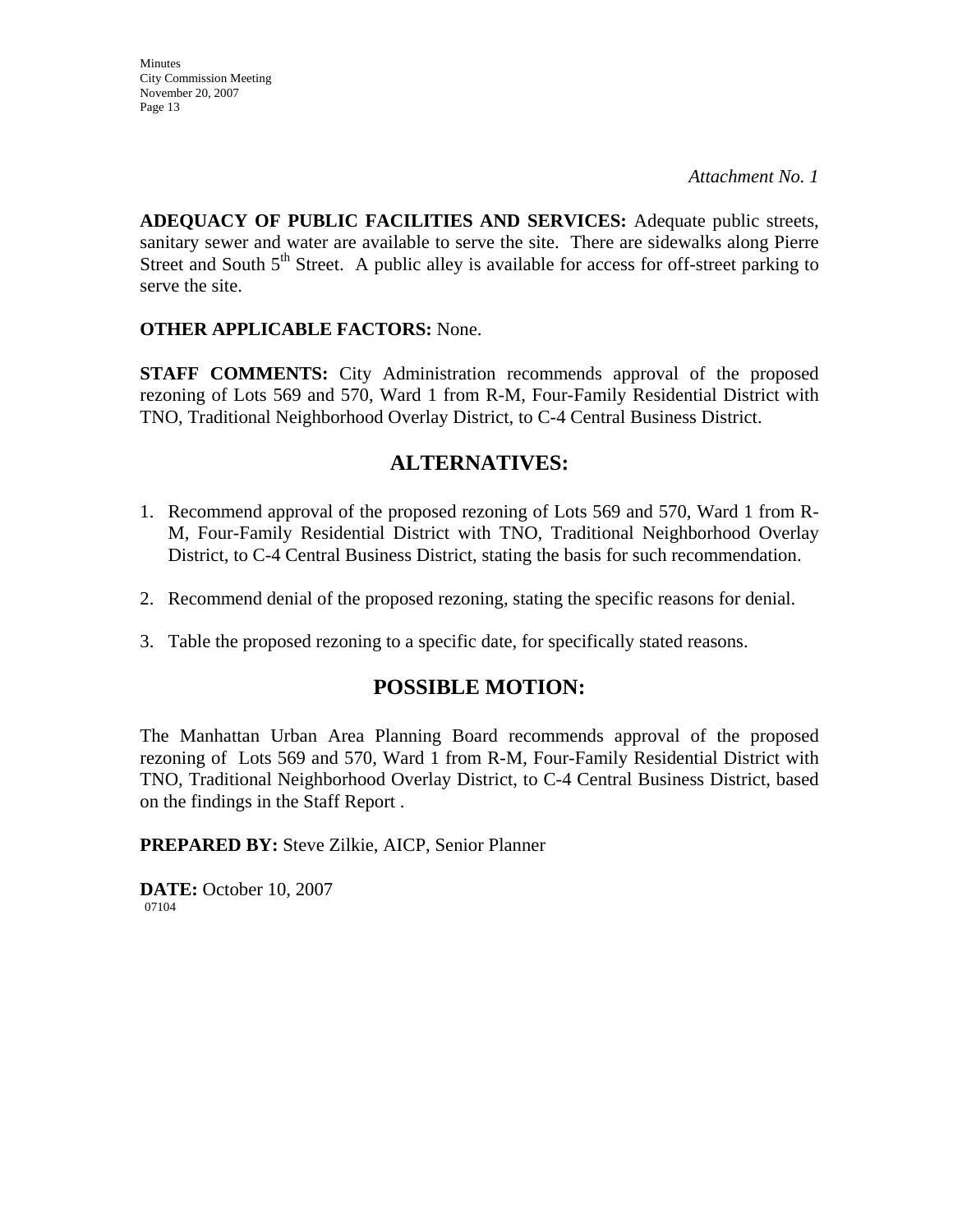#### **STAFF REPORT**

# **APPLICATION TO REZONE PROPERTY TO PLANNED UNIT DEVELOPMENT DISTRICT**

# **BACKGROUND**

**FROM:** R-1, Single Family Residential District.

**TO:** PUD, Residential Planned Unit Development.

**OWNER/APPLICANT:** MOD 3, LLC – Tracy Anderson, President.

**ADDRESS:** 116 E. J. Frick Drive, Manhattan, KS.

**DATE OF PUBLIC NOTICE PUBLICATION:** October 15, 2007.

### **DATE OF PUBLIC HEARING: PLANNING BOARD:** November 5, 2007 **CITY COMMISSION:** November 20, 2007

**LOCATION:** 2729 Casement Road, an approximate two (2) acre tract of land generally located 850 feet south of the intersection of Casement Road and Marlatt Avenue.

**AREA:** 2.22 acres (96,702 square feet).

**PROPOSED USES:** Attached residential townhomes and common open spaces located adjacent to a proposed travel easement (Silo Place) which will provide access to the fourteen (14) townhomes. Residential townhomes will be the permitted use in the proposed PUD. Each townhome will be privately owned. The common areas throughout the subject site will be maintained by a Home Owners Association which the applicant proposes with the Planned Unit Development.

**PROPOSED BUILDINGS AND STRUCTURES:** The proposed PUD will contain four (4) separate buildings that will have a total of fourteen (14) single-family townhomes (on Lot 302, Brookfield Addition, Unit Eight) to the west of Casement Road. According to the Zoning Regulations, the structures are classified as multi-family dwelling units. However, each structure will be constructed as townhomes so that each unit can be sold independently. Lots 1 and 4 will each contain four townhome units. Lots 2 and 3 will contain three townhomes units. Each townhome will be two-stories, have three (3)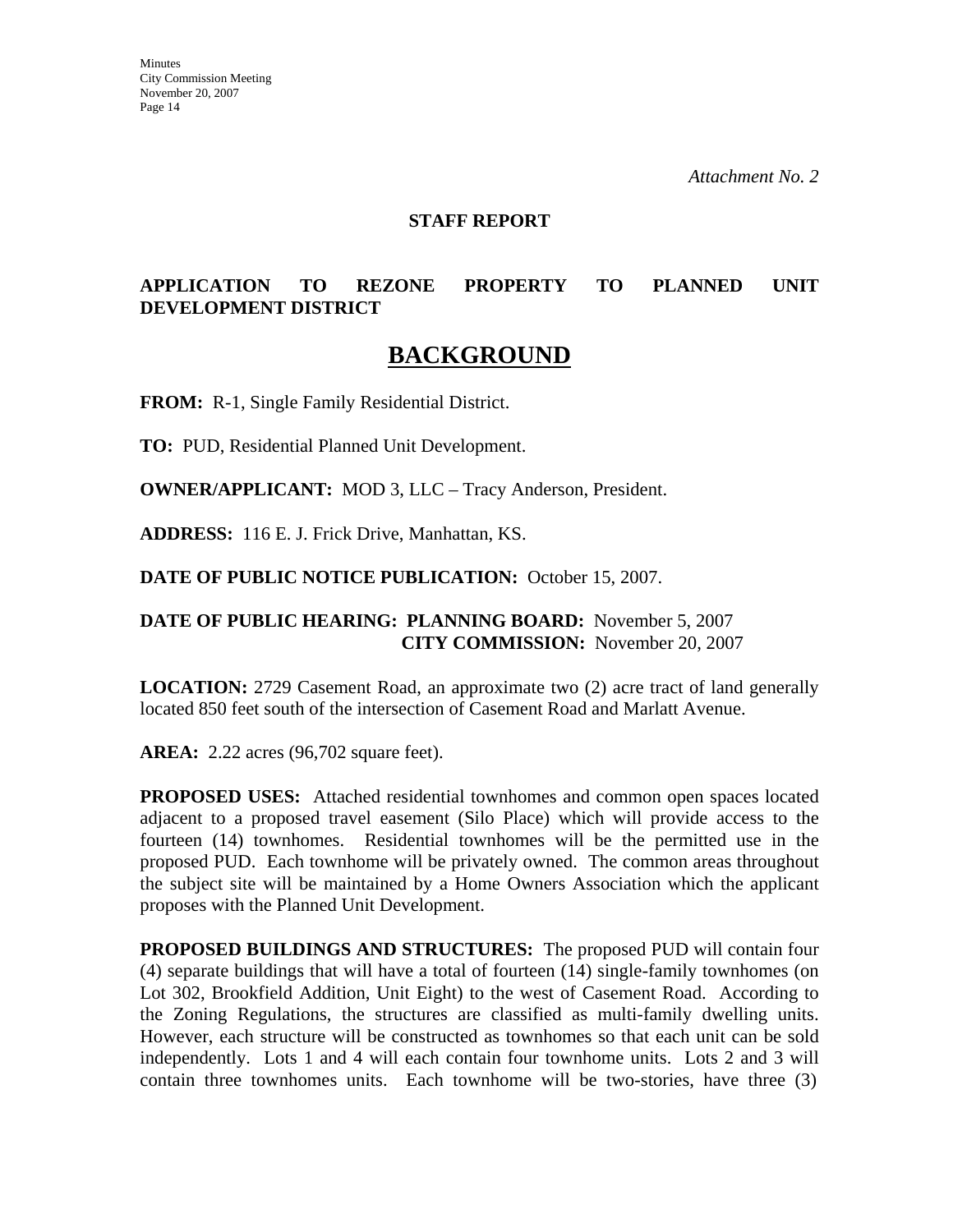#### *Attachment No. 2*

bedrooms and a two-car attached garage facing the street. Several options have been provided by the applicants in terms of exterior building materials. The siding materials will be any one or a combination of the following: stucco, metal wall panels, cement fiber, Masonite, vinyl or wood lap siding. The applicant has stated that the color pallet of the exterior will be any option from the manufacture, with the exception of extremely vibrant colors, e.g. hot pink, neon green, electric blue, etc. The roofing will be a standingseem metal roof and may be galvanized or painted with any color option provided by the manufacturer. The front façade of each unit will include a panel of five (5) windows above the garage and an optional second-story deck and railing above the unit's front door. A window is also proposed on the second floor above the unit's entrance. Three different window design options are proposed, including a circle, tall rectangle or conventional square window. The rear façade will consist of two large bay windows on the ground floor and second story windows. At the rear of each dwelling unit will be an 8' x 13' concrete patio. No screening is proposed for the concrete patio, but approximately five (5) feet of the patio will be recessed into the structure. The side facades will consist of small windows and similar siding to the front and rear façades. Each living unit will have approximately 1,550 square feet of living area, an approximate 400 square foot twocar garage, and be 32 feet, 6 inches in height. Exterior lighting will be residential in scale, downcast and shaded and be located on the front and rear façade. No street lights are proposed on Silo Place. No signs are proposed.

Each living unit will be served by a front driveway that measure approximately 17 feet wide and 18 feet 6 inches in length along Silo Place. Lots 1 and 4 will be approximately 4,600 square feet in area and Lots 2 and 3 will be 3,400 square feet in area. The total lot coverage of the PUD will be approximately 15.1%. Each lot will have frontage along Silo Place, and the back yards on the north and west will abut single-family and two-family residential lots in Brookfield Addition, Unit Eight, rear yards to the south will abut the Marlatt Drainage ditch.

## **PROPOSED LOT COVERAGE**

| <b>USE</b>                    | <b>Acres/Square Feet</b>                 | <b>Percentage</b> |
|-------------------------------|------------------------------------------|-------------------|
| <b>Residential Structures</b> | $0.33$ acres / 14,578 square feet        | 15.11\%           |
| Driveway & Sidewalks          | 0.13 acres $/ 5,564$ square feet 5.77%   |                   |
| Open Space / Landscaping      | 1.47 acres / 63,925 square feet 66.25%   |                   |
| <b>Travel Easement</b>        | 0.29 acres $/ 12,422$ square feet 12.87% |                   |
|                               |                                          |                   |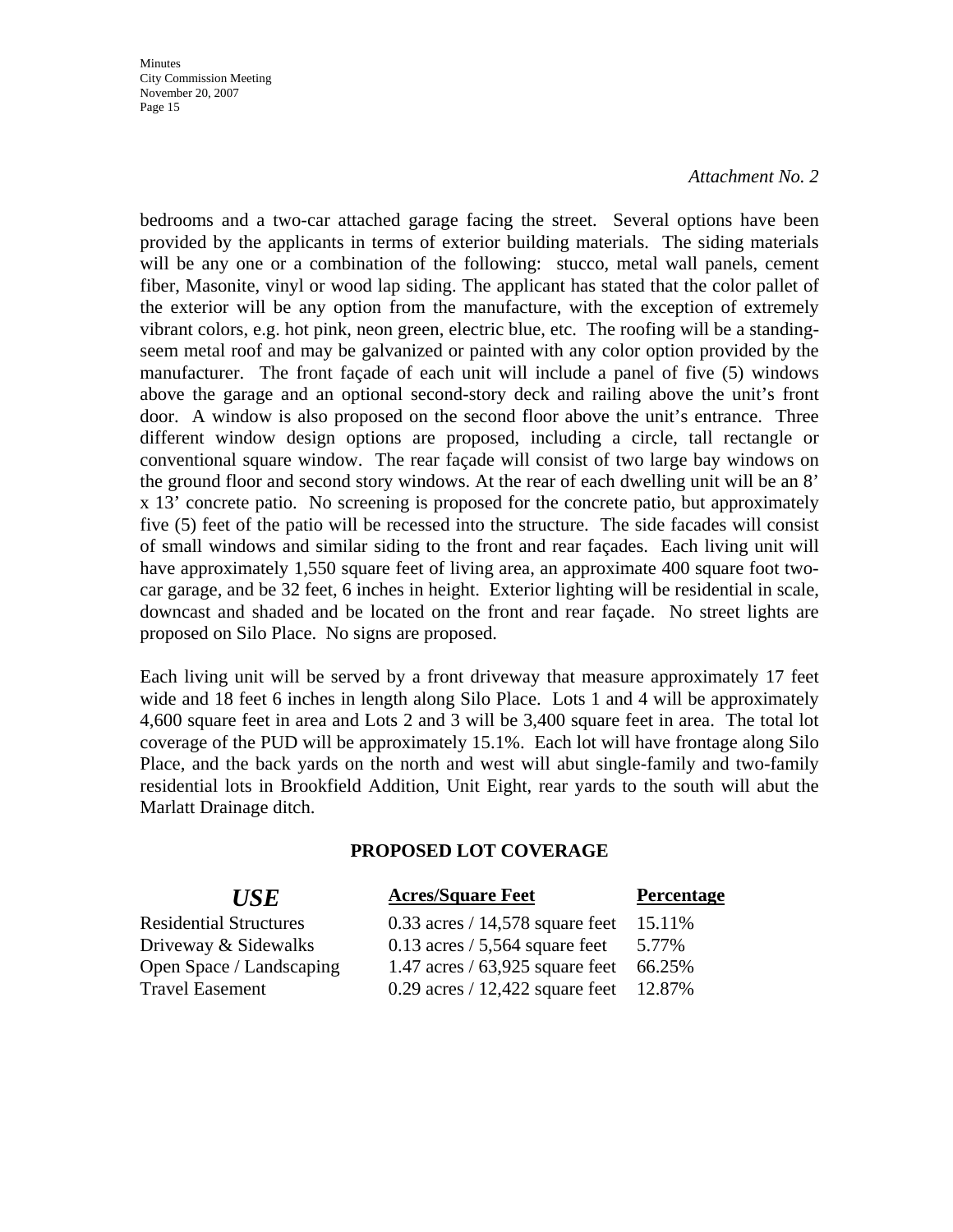None proposed

# **PROPOSED SIGNS Type Dimensions Lighting**

**PROPOSED LIGHTING:** No street lighting is proposed along Silo Place. Residential lighting is proposed on the front and rear façade of each town home and should be shaded, full cut-off and downcast.

# **REVIEW CRITERIA FOR PLANNED UNIT DEVELOPMENTS**

**1. LANDSCAPING:** The applicant has proposed a variety of deciduous and evergreen trees, shrubs, perennials and native grasses to create a xeriscape environment throughout the property. According to the applicant, using native and hearty plants, grasses and trees will reduce the need for irrigation and maintenance. Clusters of landscaping are proposed at the entrance to the development and between each unit's driveways. The northern and western property lines will use a combination of small and medium sized ornamental grasses to create the boundary of the development (please see attached landscape plan).

**2. SCREENING:** The applicant has proposed the use of small and medium sized ornamental grasses to create a landscape area that will provide screening between the subject property and adjacent properties. The screening will be 24 to 36 inches in height once the planting is established.

All open off-street parking areas containing more than six parking spaces and are located within twenty-five (25) feet of adjacent residential properties shall provide sight obscuring screening of not less than six (6) feet in height between the parking and the adjacent properties. The applicant has proposed dense ornamental evergreens  $(5 - 6$  feet tall) to screen the northern parking area off of Silo Place. Adequate screening is a minimum of six (6) feet in height and designed to completely screen the parking area and vehicular movements using the parking spaces.

Dumpsters are not proposed for trash service. The applicant has stated that individual trash service will be used for the development.

**3. DRAINAGE:** A majority of the property will drain to the south into the Marlatt Ditch, which will then drain to the Big Blue River. The applicants have proposed that the storm water onsite will flow to the Silo Place roadway and then channeled to a concrete flume at the south end of Silo Place. The remaining northern portion of the site will direct storm water to a ten (10) foot drainage easement located to the west of the subject site, which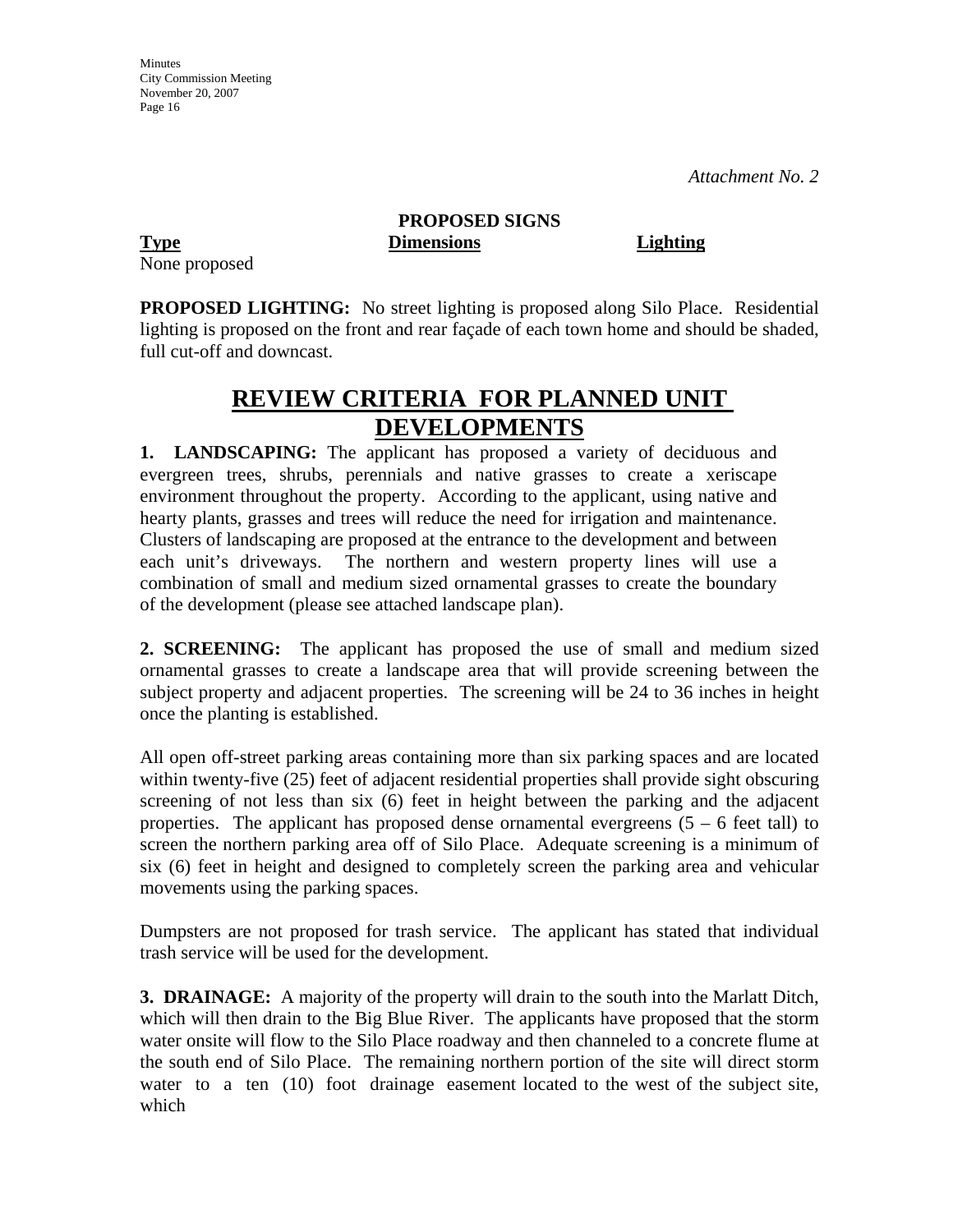*Attachment No. 2* 

will then drain into the Marlatt Ditch. A Stormwater Drainage Impact analysis was conducted by Sloan, Meier and Hancock and was submitted with the proposed PUD application. The City Engineer (attachment) has reviewed the analysis report and accepts the findings without exception.

**4. CIRCULATION:** The townhomes will be internally accessed by a proposed travel easement, Silo Place, which will connect to Casement Road, an arterial road east of the property. Silo Place is a 25 foot wide paved street within a 32.50 foot Travel Easement. The Travel Easement will be privately owned and maintained by the Home Owners Association. No parking will be allowed on Silo Place except for designated areas. A proposed 5 foot sidewalk will be located along the west and north side of Silo Place. The northern sidewalk will connect to a sidewalk to the east that is proposed to be constructed in 2010 with the Casement Road Capital Improvement Project.

As a multi-family dwelling structure with three bedrooms in each unit, 3.5 off-street parking stalls are required per unit. Two spaces are provided in the proposed garage and an additional two spaces are provided in the driveway in front of each unit. The applicant has proposed an additional 14 parking spaces along the north – south portion of Silo Place for a total of 70 proposed off-street parking spaces. The development is required to have 49 off-street parking spaces. The applicant has proposed a surplus of parking to accommodate guests and the potential for additional parking needs for each unit. The proposed number of parking spaces is adequate for the proposed development.

A Traffic impact Study was prepared by Sloan-Meier-Hancock, reviewed and accepted by the City Engineer (attachment). Minimal impact on the surrounding street network is expected.

**5. OPEN SPACE AND COMMON AREA:** Approximately 66% of the subject site is dedicated to landscaped or open space. Approximately 39,300 square feet of the property (41.9% of the property) is dedicated as a drainage easement for the Marlatt Ditch and will be maintained by the City of Manhattan. The remaining portion of the open space (approximately 24,600 square feet) will be maintained by the Home Owners Association.

**6. CHARACTER OF THE NEIGHBORHOOD:** The subject site is located in an area with a mix of residential and agriculture uses. Directly to the north of the property are single-family attached homes within Brookfield Addition, Unit Eight. Properties directly to the west and south of the subject property are single-family detached homes. To the east of the subject property is Casement Road and cropland. Structures proposed to be erected on the site will be single-family townhomes, generally reflective of the singlefamily character of the surrounding residential neighborhoods.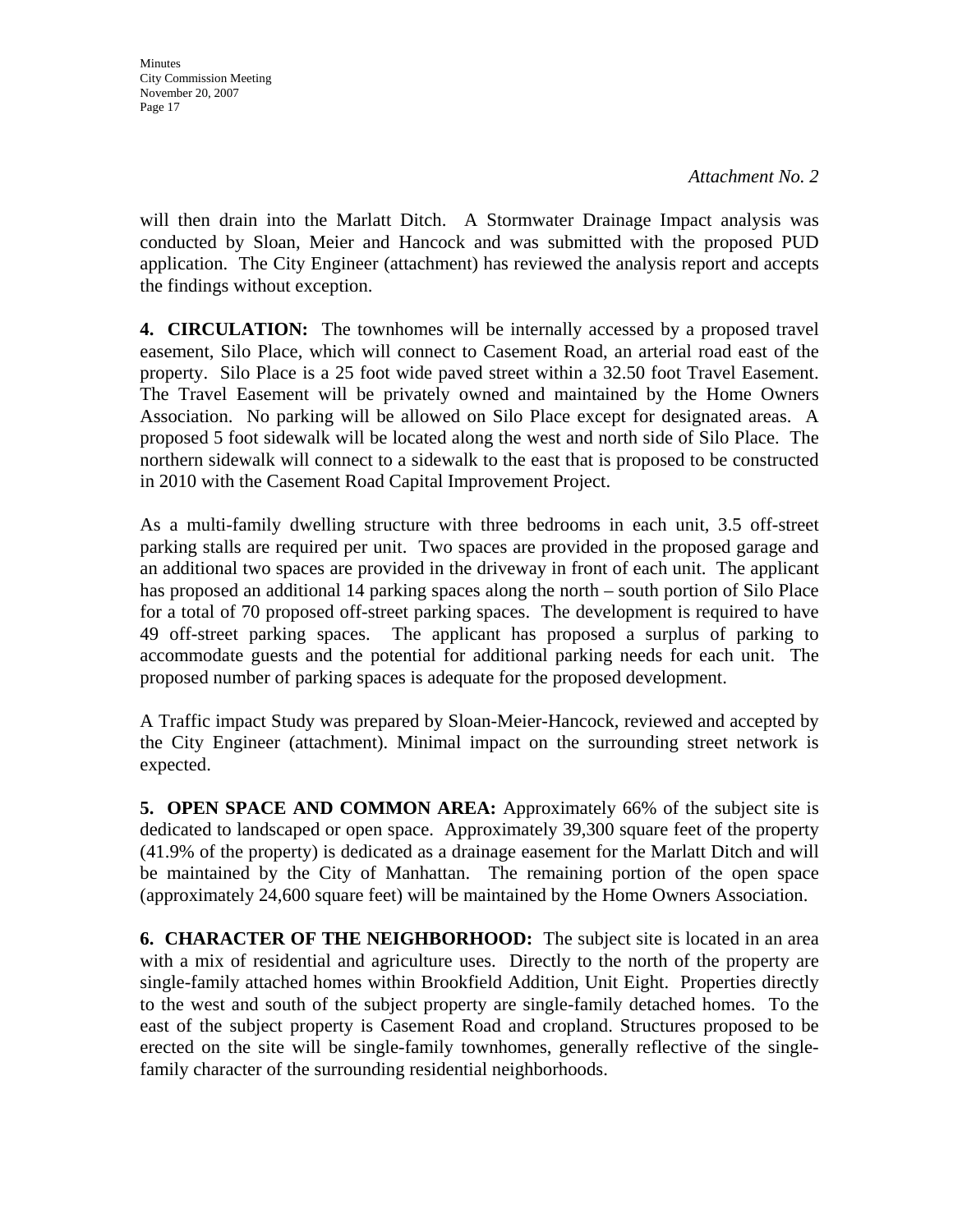# **MATTERS TO BE CONSIDERED WHEN CHANGING ZONING DISTRICTS**

**1. EXISTING USE:** Vacant farm house and accessory building, zoned R-1, Single-Family Residential District.

**2. PHYSICAL AND ENVIRONMENTAL CHARACTERISTICS:** The subject property is relatively flat and gently slopes to the south into the Marlatt Ditch drainage channel. The site currently has a vacant farm house, a brick grain silo, concrete pads where outbuildings once sat and a number of mature trees. Drainage for the site and surrounding area is diverted to the 141 foot wide Marlatt Drainage Ditch, located at the south end of the subject site. This dedicated drainage easement has restricted the development of the entire lot.

# **3. SURROUNDING LAND USE AND ZONING:**

- **(a.) NORTH:** Brookfield Addition, Unit Eight, single-family attached homes, R-2 District.
- **(b.) SOUTH:** Brookfield Addition, Unit Five, single-family detached homes, R-1 District.
- **(c.) EAST:** Casement Road and cropland, G-1, General Agriculture District.
- **(d.) WEST:** Brookfield Addition, Unit Eight, single-family detached homes, R-1 District.

## **4. CHARACTER OF THE NEIGHBORHOOD:** See above

**5. SUITABILITY OF SITE FOR USES UNDER CURRENT ZONING:** Currently, located on the property is a vacant single-family home associated with a farming operation. The existing use is suitable with the current R-1 zoning district.

**6. COMPATIBILITY OF PROPOSED DISTRICT WITH NEARBY PROPERTIES AND EXTENT TO WHICH IT MAY HAVE DETRIMENTAL AFFECTS:** Minimal impacts are anticipated on nearby properties. The increases in light, noise and traffic associated with the low density single-family PUD is consistent with the character of the neighborhood. Properties located to the south and west of the proposed PUD are zoned R-1, and consist of single-family homes. Properties to the north of the subject site are zoned R-2, and consist of two-family dwelling units. Traffic from the proposed development will be isolated to Casement Road. No traffic will be directed to residential streets in adjacent subdivisions. Lighting will be downcast and full cutoff to reduce light impacts on nearby property. Because of the compact design of the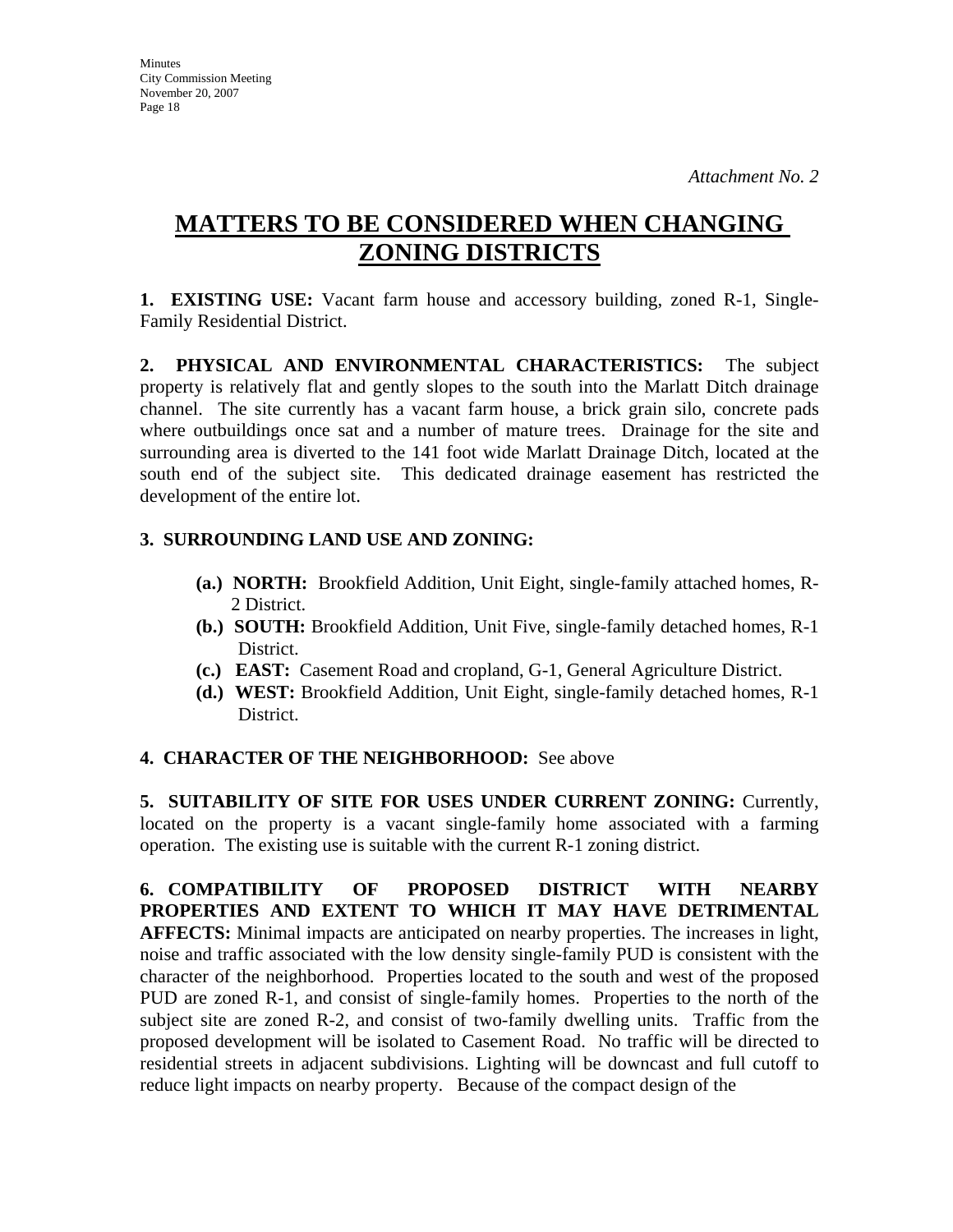*Attachment No. 2* 

development, the structure and patios on Lot 1A-1D have a rear yard setback as close as 16 feet 8 inches and 13 feet 9 inches, respectively, from the northern property line. Lot 2A-2C and 3A-3C have a rear yard setback of 24 feet to the western property line for the buildings and 20 feet for patios. Minimum rear yard setback for a residential building is 25 feet. The proximity of the structures on Lots 1, 2 and 3 warrant adequate screening of the rear patio areas to minimize any negative impacts caused by the more intense development. The applicants have provided 24 inch to 36 inch tall landscaped areas that should screen and/or buffer the subject property from adjacent properties

**7. CONFORMANCE WITH COMPREHENSIVE PLAN:** The Future Land Use Map for the Northeast Planning Area of the Comprehensive Plan shows the property to be developed as Residential Medium/High Density (RMH).

## RESIDENTIAL MEDIUM/HIGH DENSITY (RMH)

## **RMH 1: Characteristics**

*The Residential Medium/High Density designation shall incorporate a mix of housing types in a neighborhood setting in combination with compatible non-residential land uses, such as retail, service commercial, and office uses, developed at a neighborhood scale that is in harmony with the area's residential characteristics and in conformance with the policies for Neighborhood Commercial Centers. Appropriate housing types may include a combination of small lot single-family, duplexes, townhomes, or fourplexes on individual*  lots. However, under a planned unit development concept, or when subject to design and *site plan standards (design review process), larger apartment or condominium buildings may be permissible as well, provided the density range is complied with.* 

The proposed townhomes and open spaces meet the characteristics of the Residential Medium/High Density uses.

# **RMH 2: Appropriate Density Range**

*Densities within a Residential Medium/High neighborhood range from 11 to 19 dwelling units per net acre.* 

The proposed density is 7.78 dwelling units per net acre. Although the proposed development does not meet the density range for medium to high residential neighborhoods, the compact design, dictated by the unbuildable area dedicated to the Marlatt Drainage Ditch, resembles a higher density development.

The proposed PUD generally conforms to the Comprehensive Plan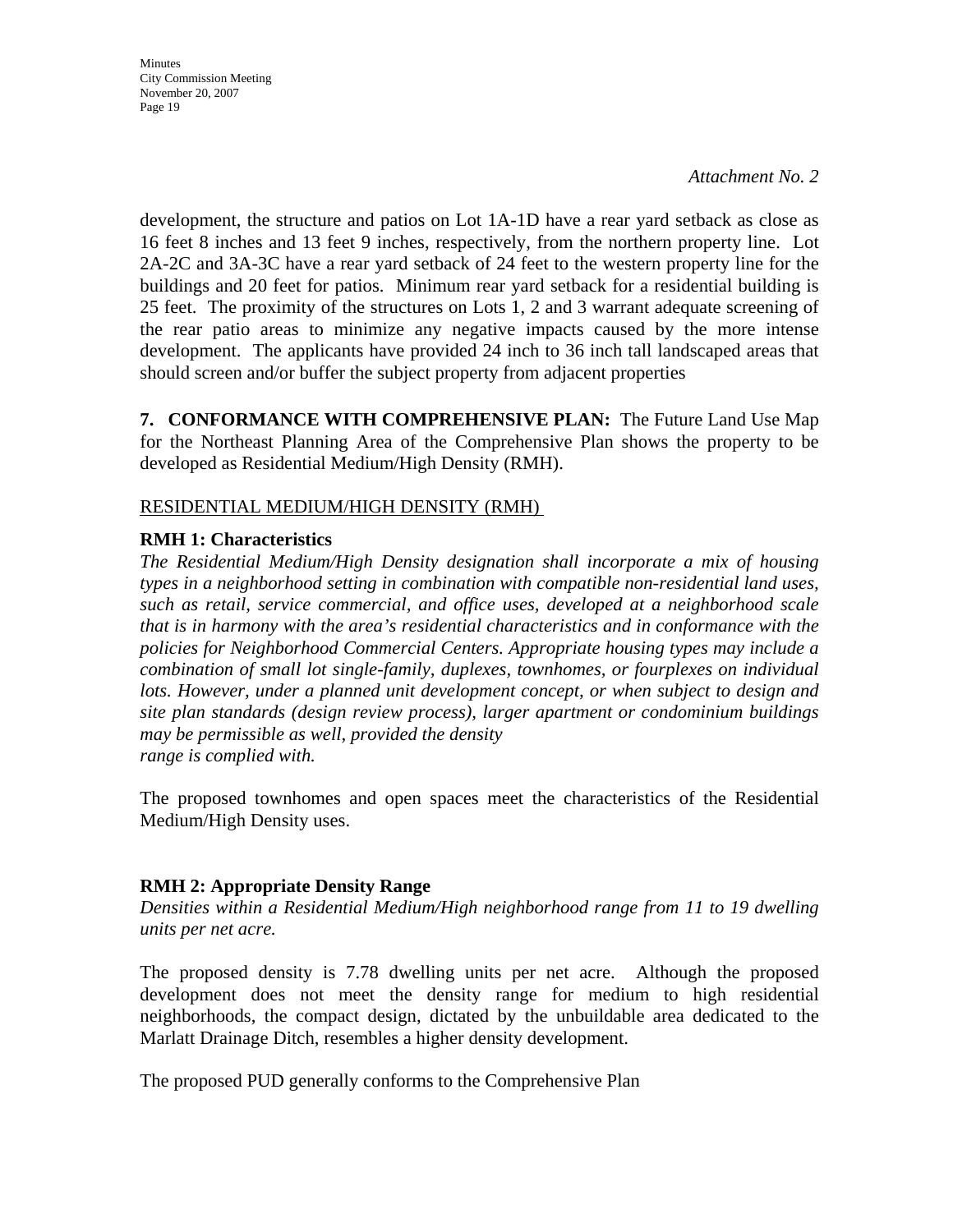**8. ZONING HISTORY AND LENGTH OF TIME VACANT AS ZONED:** The single-family house and outbuildings have been in place for an unknown length of time.

- March 6, 2006 Manhattan Urban Area Planning Board recommends approval of annexation and rezoning of the Brookfield Addition, Unit Eight, from G-1, General Agricultural District, to R-1, Single-Family Residential District, and R-2, Two-Family Residential District, and tabled Preliminary Plat to March 20, 2006.
- March 20, 2006 Manhattan Urban Area Planning Board approves Preliminary Plat of the Brookfield Addition, Unit Eight.
- March 28, 2006 City Commission approves first reading of annexation and rezoning of Brookfield Addition, Unit Eight.
- April 4, 2006: City Commission approves Ordinance Nos. 6532 and 6533 annexing and rezoning Brookfield Addition, Unit Eight to R-1, Single-Family Residential District, and R-2, Two-Family Residential District.
- May 15, 2006 Manhattan Urban Area Planning Board approves the Final Plat of Brookfield Addition, Unit Eight.
- June 6, 2006 City Commission accepts easements and rights-of-way as shown on the Final Plat of Brookfield Addition, Unit Eight.
- May 7, 2007 Manhattan Urban Area Planning Board recommends approval of the rezoning of the subject property from R-1, Single-Family Residential District to PUD, Commercial Planned Unit Development for the proposed Brookline Self Storage development.
- June 5, 2007 The applicant withdrew the rezoning application for the proposed Brookline Self Storage development.

**9. CONSISTENCY WITH INTENT AND PURPOSE OF THE ZONING ORDINANCE:** The intent and purpose of the Zoning Regulations is to protect the public health, safety, and general welfare; regulate the use of land and buildings within zoning districts to assure compatibility; and to protect property values.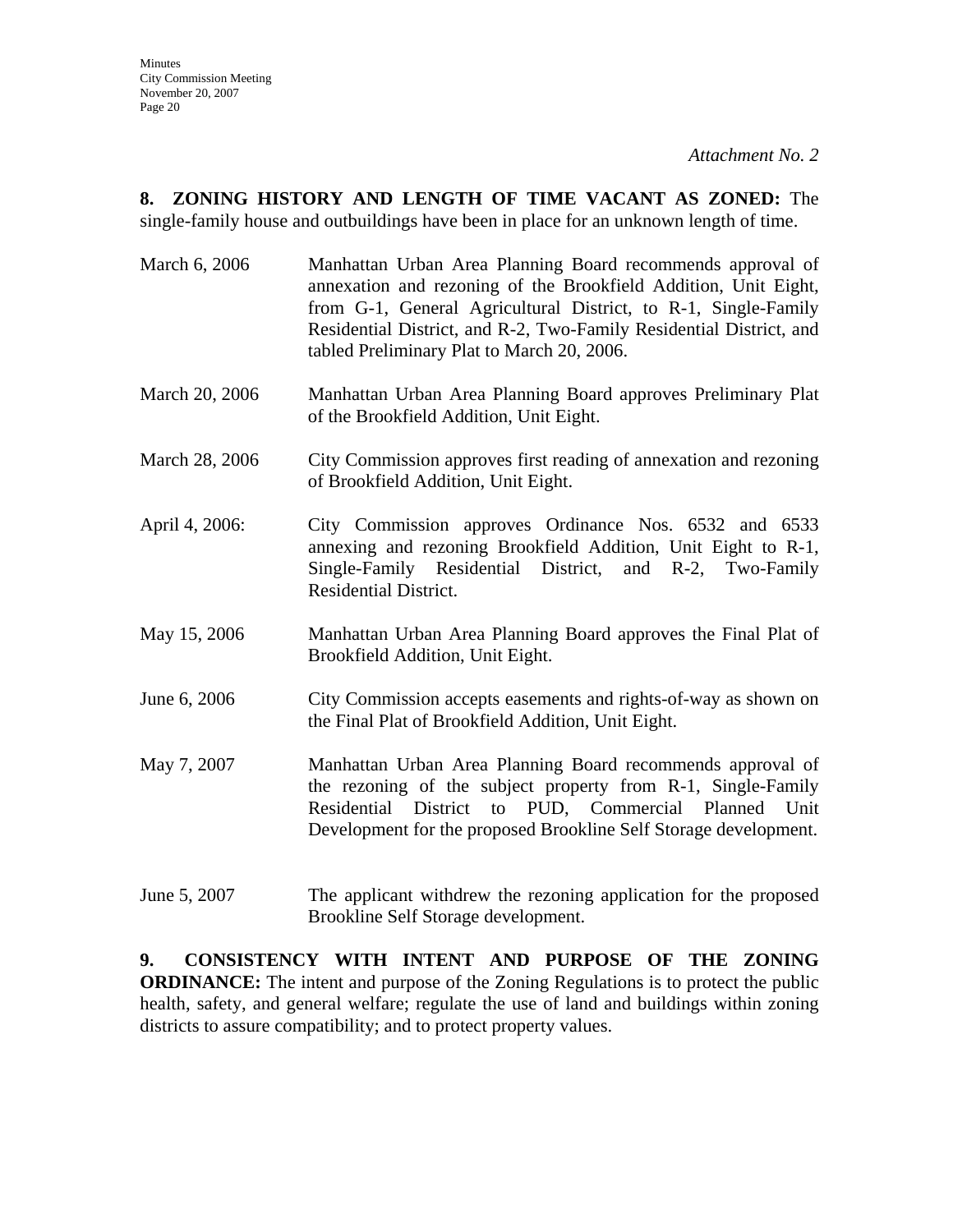*Attachment No. 2* 

The PUD Regulations are intended to provide a maximum choice of living environments by allowing a variety of housing and building types; a more efficient land use than is generally achieved through conventional development; a development pattern that is in harmony with land use density, transportation facilities and community facilities; and a development plan which addresses specific needs and unique conditions of the site which may require changes in bulk regulations or layout. The proposed PUD is consistent with the intent and purposes of the Zoning Regulations, and the intent of the PUD Regulations, subject to the conditions of approval.

**10. RELATIVE GAIN TO THE PUBLIC HEALTH, SAFETY AND WELFARE THAT DENIAL OF THE REQUEST WOULD ACCOMPLISH, COMPARED WITH THE HARDSHIP IMPOSED UPON THE INDIVIDUAL OWNER:** There appears to be no relative gain to the public that denial would accomplish in comparison to the hardship to the owner

**11. ADEQUACY OF PUBLIC FACILITIES AND SERVICES:** Adequate public utilities and facilities are available to serve the site. Utility releases have been provided by private companies.

# **12. OTHER APPLICABLE FACTORS:** None.

## **13. STAFF COMMENTS AND RECOMMENDATION:**

City Administration recommends approval of the proposed rezoning of Silo Townhomes from R-1, Single-Family Residential District to PUD, Residential Planned Unit Development District, with the following conditions:

- 1. Permitted uses shall include fourteen (14) residential townhome units.
- 2. Landscaping and irrigation shall be provided pursuant to a Landscaping Performance Agreement between the City and the owner, which shall be entered into prior to issuance of a building permit.
- 3. Exempt signage described in Article VI, Section 6-104  $(A)(1),(2),(4),(5),(7)$ and  $(8)$ ; and Section  $6-104$   $(B)(1)$  and  $(2)$ , of the Manhattan Zoning Regulations shall be permitted.
- 4. All landscaping and irrigation shall be maintained in good condition.
- 5. All lighting shall be downcast and full cut-off design.